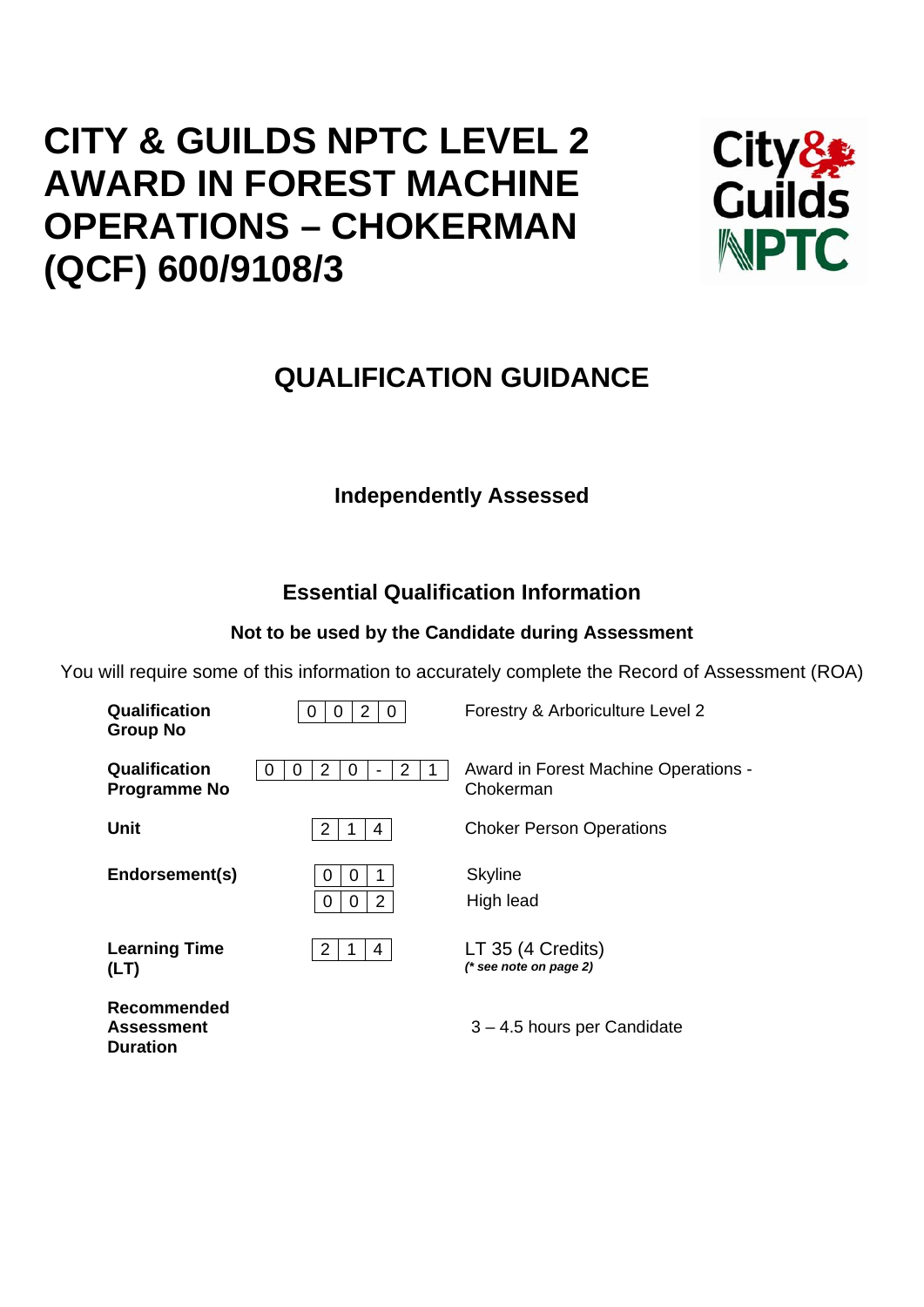### **City and Guilds Level 2 Award in Forest Machine Operations - Chokerman (QCF) Qualification guidance**

### **Introduction**

The scheme will be administered by City & Guilds

City & Guilds will:

 Publish - Scheme regulations - Qualification guidance - Training material - Trainers support material Approve centres to co-ordinate and administer the scheme Set standards for the training of verifiers and assessors Recruit, train and deploy verifiers Manage verification Issue certificates to successful Candidates

#### **The Qualification**

The qualification will be awarded to candidates who achieve the required level of competence in the units to which their certificate relates.

#### **What is the Qualifications and Credits Framework?**

OFQUAL have introduced the Qualifications and Credit Framework (QCF) to increase flexibility for learners and employers. Qualifications may be built up from individual units according to rules of combination. The units are derived from the National Occupational Standards, which are compiled by Lantra SSC, the Sector Skills Council for the Land-based industries.

#### **Instruction**

Attendance at a course of instruction is not a pre-requisite for an application for an assessment but potential Candidates are strongly advised to ensure that they are up to the standards that will be expected of them when they are assessed.

#### **\* Learning Time (LT)**

Learning Time (LT) is a better indicator of the time requirement needed for a candidate to achieve competence in this qualification. It has replaced Guided Learning Hours (GLH) which are defined as *"tutor or teacher led hours"*. LT is defined as **"a notional measure of the learning time a typical learner might be expected to take to complete and achieve all learning outcomes"**. It takes into account prior learning and encompasses: formal learning (including classes, tutorials, on line tuition), coaching and mentoring, practical work, relevant IT activity, information retrieval, expected private study and revision, work-based activity which leads to assessment, practice to achieve competence, formative assessment, programme planning and feedback.

#### **Access to Assessment**

Assessment centres will be responsible for arranging assessment on behalf of the Candidate.

The minimum age limit for Candidates taking Certificates of Competence is 16 years. There is no upper age limit.

The assessment consists of **one** compulsory unit:

Unit 214 Choker Person Operations

- **Outcomes** 1. Be able to work safely (1)
- 2. Be able to select and prepare machinery and site (2)
- 3. Be able to set up a cable crane (3)
- 4. Know relevant health and safety legislation and industry good practice (4)
- 5. Know how to set up a cable crane (5)

#### Candidates must successfully achieve **all** assessment activities in Mandatory unit 214.

**Endorsement**: The assessment may be taken on a machine with any type of:

| 001 | Skyline   |
|-----|-----------|
| 002 | High lead |

The certificate will be endorsed accordingly. Candidates are encouraged to take their assessment with different machines to broaden their certification.

The certificate will be endorsed accordingly. Candidates are encouraged to take their assessment with different machines to broaden their certification. (If Skyline is the taken as the first endorsement, then the candidate will automatically get High lead, as long as they are registered for it. However, if the candidate is registered for High lead, they **WILL NOT** automatically get Skyline)

#### **Only two endorsements can be taken in any one registration.**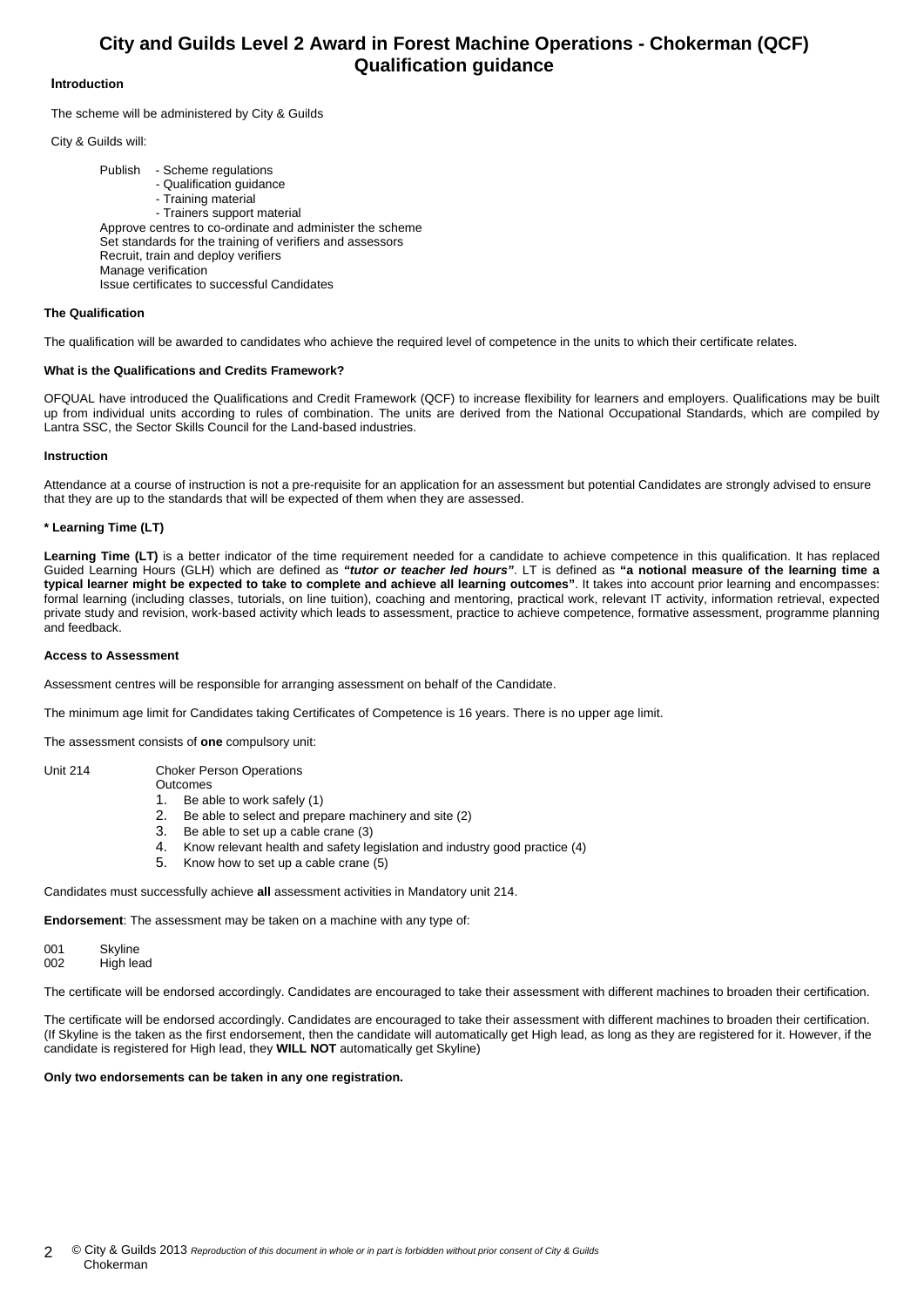#### **Quality Assurance**

Verification is a process of monitoring assessment; it is an essential check to confirm that the assessment procedures are being carried out in the way City & Guilds has laid down. The overall aim of verification is to establish a system of quality assurance that is acceptable in terms of both credibility and cost effectiveness.

Approved Assessors will be subject to a regular visit by the verifier at a time when assessments are being undertaken.

A selection of assessment reports completed by the Assessor will be evaluated by a City & Guilds approved verifier.

Compliance with the verification requirements is a pre-requisite for Assessors remaining on the list of approved Assessors.

After assessment has been completed the Qualification Guidance is to be forwarded to the centre and retained by the centre until after the annual centre visit has taken place by a Quality Systems Consultant (QSC).

#### **Performance Evaluation**

The result of each assessment activity is evaluated against the following criteria:

- **M** = Met Meets or exceeds the assessment criteria by displaying a level of practical performance and/or underpinning knowledge. If the Criterion has been MET, a tick  $\boxtimes$  is to be put in the box provided in the bottom right-hand column of each section.
- **NM** = Not Met Does not satisfy the requirements of the assessment criteria, being unable to perform the practical task satisfactorily or safely or being deficient in underpinning knowledge. If the Criterion is NOT MET, a cross  $\boxtimes$  is to be put in the box provided in the bottom right-hand column of each section.

#### **Appeals and Equal opportunities**

Centres must have their own auditable, appeals procedures. If a Candidate is not satisfied with the examination conditions or a Candidate feels the opportunity for examination is being denied, the Centre Manager should, in the first instance, address the problem. If, however the problem cannot be resolved, City & Guilds will arbitrate and an external verifier may be approached to offer independent advice. All appeals must be clearly documented by the Centre Manager and made available to the external verifier or City & Guilds if advice is required.

Should occasions arise when centres are not satisfied with any aspect of the external verification process, they should contact Verification Services at City & Guilds.

Access to the qualification is open to all, irrespective of gender, race, creed, age or special needs. Subject to H&S restrictions the Centre Manager should ensure that no learner is subjected to unfair discrimination on any grounds in relation to access to assessment and to the fairness of the assessment. QCA requires City & Guilds to monitor centres to check whether equal opportunities policies are being adhered to.

#### **Validation of Equipment**

A Manufacturer's instruction book or operator's manual should be available for the Candidate to use during the assessment if required.

Vehicles must comply with department of Transport and road Traffic acts where relevant.

Any appropriate item of machinery complying with current legal requirements is acceptable for the assessment, provided it is suitably equipped for **all** assessment activities to be carried out.

#### **Additional Information**

May be sought from the relevant manufacturer's operator manuals or any other appropriate training or safety publication.

Questions should be related to the background or employment aspirations of the candidate and, where possible, product labels used should be representative of products typically used in that sector or industry.

Candidates who undertake this assessment and have met the requirements are reminded of their legal obligation to receive/undertake appropriate additional training in the use of any equipment that differs from that used during the assessment, but which they are nevertheless qualified to use.

#### **Assessment Guidance for the Assessor**

This qualification can only be assessed by an Assessor who is suitably qualified and meets the requirements of the awarding body. The Assessor must be independent **and cannot have been involved with the training of the Candidate**. Please see City & Guilds Centre Manual for guidance.

The Candidate is to be notified of the place and time of assessment and when formal assessment commences and ceases.

Assessors are reminded that assessment is a formal process and that assessment must be carried out using this Qualification Guidance. All relevant assessment criteria must be assessed against the criterion as specified in the Qualification Guidance. Assessment will be carried out by direct observation and by oral questioning of the Candidate. **Where a specific number of responses are required theses may include other suitable answers not specified if they are deemed to be correct by the Assessor**. The performance of the Candidate is to be recorded on the Qualification Guidance as directed by completing the tick boxes. Space has been provided on the Qualification Guidance for the person assessing to record relevant information which can be utilised to provide feedback to the Candidate. After assessment has been completed the Qualification Guidance document is to be retained by the assessor and provided if required by a Quality Systems consultant (QSC).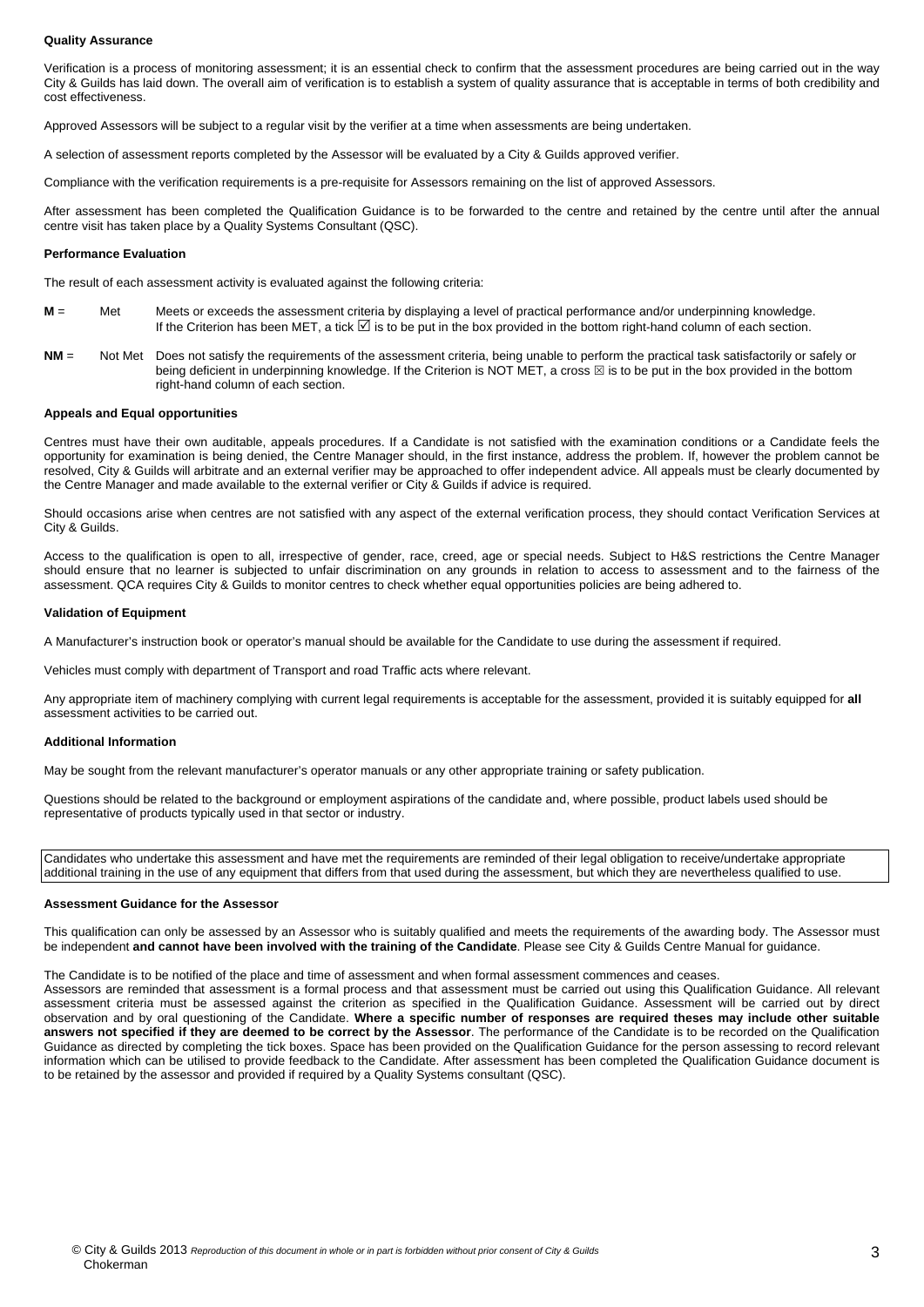#### **Assessment Guidance for Candidate**

A list of registered assessment centres is available from City & Guilds NPTC. (www.nptc.org.uk)

Assessment is a process by which it is confirmed that the candidate is competent in the unit(s) within the award to which the assessment relates. It is the process of collecting evidence about his/her capabilities and judging whether that evidence is sufficient to attribute competence.

The Candidate must be registered through the City & Guilds approved assessment centre for this qualification prior to the assessment.

The results of the assessment will be recorded on the Record of Assessment form (ROA).

The qualification guidance contains criteria relating to:

- Observation of practical performance
- Assessment of underpinning knowledge

#### **Safe Practice:**

- 1. Assessors must hold a current 'First Aid at Work' Certificate.
- 2. It is strongly recommended that Candidates hold at least a recent, recognised 'Emergency First Aid' Training Certificate.
- 3. All forest machines used in the assessments must comply with relevant Arboriculture and Forestry Advisory Group (AFAG) Safety Guides
- 4. Candidates should be familiar with the machine that they are going to operate.
- 5. Appropriate Personal Protective Equipment (PPE) must be worn at all times.
- 6. A First Aid kit meeting current regulations, of the appropriate size for the number of persons on site, must be available.
- 7. The Assessor must ensure a Risk Assessment is carried out, and sufficient control measures implemented.<br>8. Any necessary permissions must have been granted, and notifications made as appropriate: (e.g. Forestry)
- 8. Any necessary permissions must have been granted, and notifications made as appropriate: (e.g. Forestry Commission, Forest Enterprise, Private owners etc).
- 9. All equipment being used for this assessment must comply with relevant requirements of the Provision and Use of Work Equipment Regulations (PUWER) 1998 and Lifting Operations and Lifting Equipment Regulations (LOLER) 1998.
- 10. Information may be sought from the relevant operator manuals or any other appropriate training or safety publication.
- 11. Provision must be made to avoid the risk of environmental pollution and adequate control measures must be implemented. (a suitable response kit to be available on the machine)
- 12. It is the responsibility of the Assessor and the Candidate to ensure that any additional requirements and provisions are met as relevant to this qualification.
- 13. Whenever the Candidate leaves the base machine, the parking brake must be applied.
- 14. When the Base Machine is parked and left unattended, or any attachments/detachments of equipment, must carry out the safe stop procedure.
- 15. The Base Machine must be operated in such a way that the Candidate, Assessor, other persons or equipment are not endangered.
- 16. All ancillary equipment, when detached must be left in a safe and stable condition.
- 17. Candidates must comply with current regulations when working at heights regulations 2005 amended
- 18. The assessment is carried out in accordance with the safety guidelines laid down in Arboriculture and Forestry Advisory Group (AFAG) Safety Guides, Health and Safety publications and current machinery directives.
- 19. A breach of Health and Safety that puts any person at risk during the assessment process will result in the assessment being terminated and the Candidate not meeting the required standard
- 20. Initial tonnage is done on unladen weight

#### **Validation of Equipment:**

Any Base Machine complying with industry guidance and European directives is acceptable for the test, provided it is suitably equipped for **all** assessment activities to be carried out. Where a ROPs structure is fitted, an operator seat restraint is in place and functional.

**Any machine that can lift or suspend the load above the operator, who isn't protected by adequate/suitable FOPS and OPS, will be required to produce a current LOLER certificate to the Assessor** 

> **Published by City & Guilds Building 500 Abbey Park Stareton Warwickshire CV8 2LY**

**T +44 (0)24 7685 7300 F +44 (0)24 7669 6128 www.nptc.org.uk e-mail: information@cityandguilds.com**

**City & Guilds is a registered charity established to promote education and training**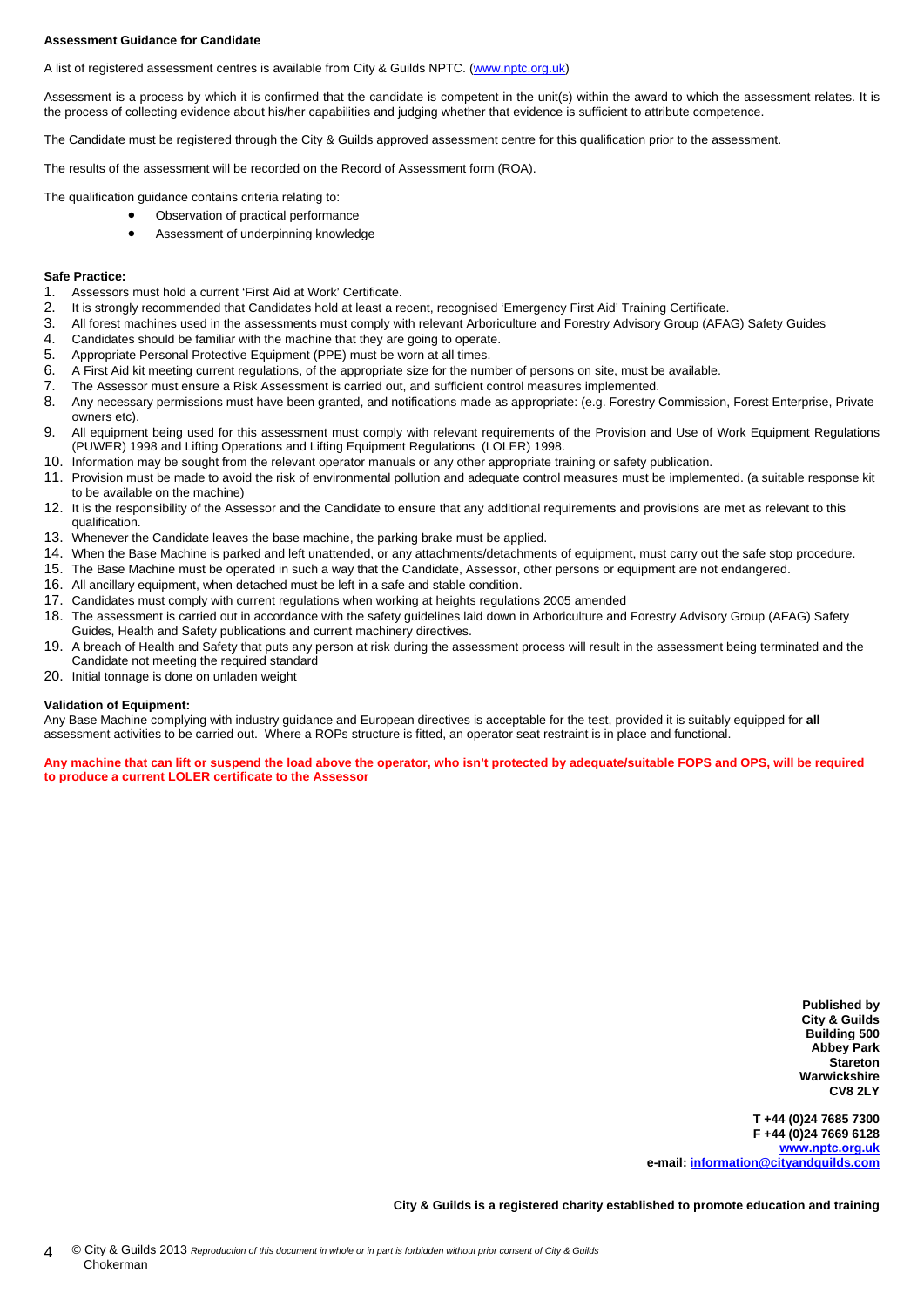| <b>Candidate A</b>               |      | Name:                                                                                          |                                                                                                   | Date:                                                                                                                                                                                                                                                                  | <b>Start Time:</b>                                                                                                                                                       | <b>Duration:</b>                      |                                                     |                                                                    |                                                               |                                                                    |  |
|----------------------------------|------|------------------------------------------------------------------------------------------------|---------------------------------------------------------------------------------------------------|------------------------------------------------------------------------------------------------------------------------------------------------------------------------------------------------------------------------------------------------------------------------|--------------------------------------------------------------------------------------------------------------------------------------------------------------------------|---------------------------------------|-----------------------------------------------------|--------------------------------------------------------------------|---------------------------------------------------------------|--------------------------------------------------------------------|--|
| <b>Candidate B</b>               |      | Name:                                                                                          |                                                                                                   | Date:                                                                                                                                                                                                                                                                  | <b>Start Time:</b>                                                                                                                                                       | <b>Duration:</b>                      |                                                     |                                                                    |                                                               |                                                                    |  |
| <b>Candidate C</b>               |      | Name:                                                                                          |                                                                                                   | Date:                                                                                                                                                                                                                                                                  | <b>Start Time:</b>                                                                                                                                                       |                                       | <b>Duration:</b>                                    |                                                                    |                                                               |                                                                    |  |
| <b>Candidate D</b>               |      | Name:                                                                                          |                                                                                                   | Date:                                                                                                                                                                                                                                                                  | <b>Start Time:</b>                                                                                                                                                       | <b>Duration:</b>                      |                                                     |                                                                    |                                                               |                                                                    |  |
| <b>CRITERIA</b><br><b>NUMBER</b> |      | <b>ASSESSMENT</b><br><b>CRITERIA</b>                                                           | <b>ASSESSOR</b><br><b>GUIDANCE</b>                                                                |                                                                                                                                                                                                                                                                        | <b>ASSESSMENT</b><br><b>ACTIVITIES</b>                                                                                                                                   | <b>CANDIDATE</b><br>$\, {\bf B}$<br>A |                                                     |                                                                    | $\mathbf C$                                                   | D                                                                  |  |
| 4.2<br>4                         | area | Outline the emergency<br>planning procedures<br>relevant to the working                        | The Candidate to state<br>five factors in emergency<br>planning                                   | include<br>location name<br>$\bullet$<br>grid reference<br>$\bullet$<br>designated meeting place<br>$\bullet$<br>site location name<br>$\bullet$<br>nearest access point<br>$\bullet$<br>street name/district<br>$\bullet$<br>type of access<br>$\bullet$<br>$\bullet$ | Emergency planning procedures for a site could<br>suitable helicopter landing area                                                                                       |                                       | $\Box$<br>□<br>Ш<br>□<br>□<br>Ш<br>□                | $\Box$<br>$\Box$<br>$\Box$<br>$\Box$<br>$\Box$<br>$\Box$<br>$\Box$ | □<br>□<br>$\Box$<br>□<br>$\Box$<br>□<br>$\Box$                | $\Box$<br>$\Box$<br>$\Box$<br>$\Box$<br>$\Box$<br>$\Box$<br>$\Box$ |  |
|                                  |      |                                                                                                |                                                                                                   | $\bullet$<br>$\bullet$<br>$\bullet$<br>your own contact number<br>$\bullet$                                                                                                                                                                                            | phone number of nearest doctor<br>location and phone number of nearest<br>accident and emergency hospital<br>works manager contact details<br>Met $\checkmark$ Not Met X |                                       | Ш<br>□<br>□<br>□<br>⊔                               | □<br>$\Box$<br>$\Box$<br>$\Box$<br>□                               | □<br>$\Box$<br>□<br>□<br>□                                    | $\Box$<br>$\Box$<br>$\Box$<br>$\Box$<br>$\Box$                     |  |
| 1.1<br>1                         |      | Identify the hazards<br>and risks associated<br>with the working area<br>and the proposed work | The Candidate to state<br>four hazards and four<br>risks with the working<br>area/work to be done | relevant to:<br>The work area/work to be done<br>Hazards<br>power lines<br>$\bullet$<br>terrain<br>$\bullet$<br>access routes<br>٠<br>chain shot<br>risk zones<br>$\bullet$<br>struck by timber<br>$\bullet$<br>$\bullet$                                              | Identify hazards (anything with the potential to<br>cause harm) and risks (who might be harmed),                                                                         |                                       | ⊔<br>$\Box$<br>⊔<br>$\Box$<br>$\Box$<br>□<br>$\Box$ | □<br>$\Box$<br>□<br>$\Box$<br>$\Box$<br>$\Box$<br>$\Box$           | Ш<br>□<br>$\Box$<br>$\Box$<br>$\Box$<br>$\Box$                | □<br>□<br>⊔<br>$\Box$<br>$\Box$<br>$\Box$<br>$\Box$                |  |
|                                  |      |                                                                                                | The Candidate to state                                                                            | <b>Risks</b><br>others on site<br>$\bullet$<br>operator<br>$\bullet$<br>public<br>$\bullet$<br>other machine operators<br>$\bullet$<br>$\bullet$<br>The machine                                                                                                        |                                                                                                                                                                          |                                       | □<br>⊔<br>$\Box$<br>П<br>$\Box$                     | $\Box$<br>$\Box$<br>$\Box$<br>$\Box$<br>$\Box$                     | $\Box$<br>$\Box$<br>$\Box$<br>□<br>$\Box$                     | $\Box$<br>$\Box$<br>$\Box$<br>$\Box$<br>$\Box$                     |  |
|                                  |      |                                                                                                | four hazards and three<br>risks for the machine                                                   | Hazards<br>chain shot<br>$\bullet$<br>access and egress<br>$\bullet$<br>moving parts<br>$\bullet$<br>hot surfaces<br>$\bullet$<br>working at heights<br>$\bullet$<br>spillages<br>$\bullet$<br>$\bullet$                                                               |                                                                                                                                                                          |                                       | □<br>□<br>□<br>$\Box$<br>$\Box$<br>□<br>П           | $\Box$<br>$\Box$<br>$\Box$<br>$\Box$<br>$\Box$<br>$\Box$           | $\Box$<br>$\Box$<br>$\Box$<br>$\Box$<br>$\Box$<br>$\Box$<br>П | $\Box$<br>$\Box$<br>$\Box$<br>$\Box$<br>$\Box$<br>$\Box$<br>$\Box$ |  |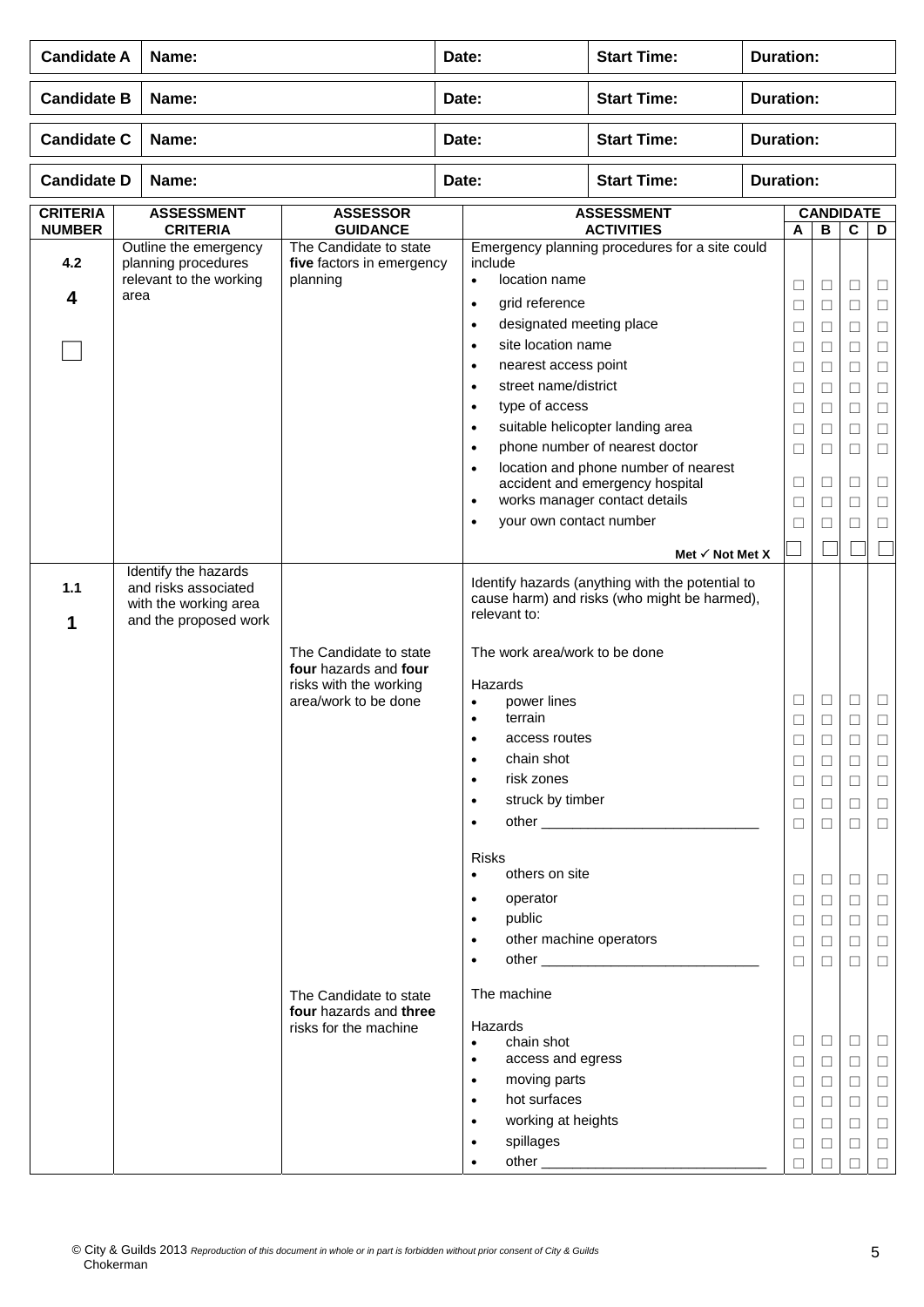| <b>CRITERIA</b> | <b>ASSESSMENT</b>                                                          | <b>ASSESSOR</b>                                                                                     | <b>ASSESSMENT</b>                                                                                                                                                                                                                                                                                          |                                                     | <b>CANDIDATE</b>                               |                                                     |                                                          |
|-----------------|----------------------------------------------------------------------------|-----------------------------------------------------------------------------------------------------|------------------------------------------------------------------------------------------------------------------------------------------------------------------------------------------------------------------------------------------------------------------------------------------------------------|-----------------------------------------------------|------------------------------------------------|-----------------------------------------------------|----------------------------------------------------------|
| <b>NUMBER</b>   | <b>CRITERIA</b>                                                            | <b>GUIDANCE</b>                                                                                     | <b>ACTIVITIES</b>                                                                                                                                                                                                                                                                                          | A                                                   | в                                              | C                                                   | D                                                        |
| 1.1 cont        |                                                                            |                                                                                                     | <b>Risks</b>                                                                                                                                                                                                                                                                                               |                                                     |                                                |                                                     |                                                          |
|                 |                                                                            |                                                                                                     |                                                                                                                                                                                                                                                                                                            |                                                     |                                                |                                                     |                                                          |
|                 |                                                                            |                                                                                                     | public<br>$\bullet$                                                                                                                                                                                                                                                                                        | $\Box$                                              | $\Box$                                         | $\Box$                                              | ⊔                                                        |
|                 |                                                                            |                                                                                                     | operator<br>$\bullet$                                                                                                                                                                                                                                                                                      | $\Box$                                              | $\Box$                                         | $\Box$                                              | $\Box$                                                   |
|                 |                                                                            |                                                                                                     | environment<br>$\bullet$                                                                                                                                                                                                                                                                                   | □                                                   | □                                              | $\Box$                                              | $\Box$                                                   |
|                 |                                                                            |                                                                                                     | $\bullet$                                                                                                                                                                                                                                                                                                  | $\Box$                                              | □                                              | □                                                   | $\Box$                                                   |
|                 |                                                                            |                                                                                                     |                                                                                                                                                                                                                                                                                                            |                                                     |                                                |                                                     |                                                          |
|                 |                                                                            |                                                                                                     |                                                                                                                                                                                                                                                                                                            |                                                     |                                                |                                                     |                                                          |
|                 | Use appropriate tools,                                                     | Assessor to observe                                                                                 | Met√ Not Met X<br>All tools, equipment and Personal<br>$\bullet$                                                                                                                                                                                                                                           |                                                     |                                                |                                                     |                                                          |
| 1.2<br>1        | equipment and personal<br>protective equipment<br>(PPE)                    | appropriate tools,<br>equipment and PPE are<br>used in accordance to<br>industry good practice      | Protective Equipment are used in line with<br>industry good practice e.g. AFAG/HSE.<br>During all on site operations PPE in<br>$\bullet$<br>accordance with industry good practice<br>must be worn.                                                                                                        | $\Box$<br>□                                         | $\Box$<br>$\Box$                               | $\Box$<br>□                                         | $\Box$<br>$\Box$                                         |
|                 |                                                                            | All applicable to the task<br>at hand                                                               | Personal Protective Equipment identified could<br>include:                                                                                                                                                                                                                                                 |                                                     |                                                |                                                     |                                                          |
|                 |                                                                            |                                                                                                     | safety helmet (if required)<br>$\bullet$                                                                                                                                                                                                                                                                   | $\Box$                                              | $\Box$                                         | $\Box$                                              | $\sqcup$                                                 |
|                 |                                                                            |                                                                                                     | hearing protection (where needed)<br>$\bullet$                                                                                                                                                                                                                                                             | $\Box$                                              | $\Box$                                         | $\Box$                                              | $\Box$                                                   |
|                 |                                                                            |                                                                                                     | suitable protective gloves<br>$\bullet$                                                                                                                                                                                                                                                                    | $\Box$                                              | □                                              | $\Box$                                              | $\Box$                                                   |
|                 |                                                                            |                                                                                                     | protective boots<br>$\bullet$                                                                                                                                                                                                                                                                              | □                                                   | □                                              | $\Box$                                              | □                                                        |
|                 |                                                                            |                                                                                                     | non snag outer clothing<br>$\bullet$                                                                                                                                                                                                                                                                       | $\Box$                                              | $\Box$                                         | $\Box$                                              | $\Box$                                                   |
|                 |                                                                            |                                                                                                     | high visibility clothing where risk<br>$\bullet$                                                                                                                                                                                                                                                           |                                                     |                                                |                                                     |                                                          |
|                 |                                                                            |                                                                                                     | assessment identifies it                                                                                                                                                                                                                                                                                   | $\Box$                                              | □                                              | $\Box$                                              | $\Box$                                                   |
|                 |                                                                            |                                                                                                     | hand cleaning materials<br>$\bullet$                                                                                                                                                                                                                                                                       | $\Box$                                              | □                                              | $\Box$                                              | $\Box$                                                   |
|                 |                                                                            |                                                                                                     | first aid kit<br>$\bullet$                                                                                                                                                                                                                                                                                 | $\Box$                                              | □                                              | $\Box$                                              | $\Box$                                                   |
|                 |                                                                            |                                                                                                     | $\bullet$                                                                                                                                                                                                                                                                                                  | $\Box$                                              |                                                | $\Box$                                              | $\Box$                                                   |
|                 |                                                                            |                                                                                                     |                                                                                                                                                                                                                                                                                                            |                                                     |                                                |                                                     |                                                          |
|                 |                                                                            |                                                                                                     | Met $\checkmark$ Not Met X                                                                                                                                                                                                                                                                                 |                                                     |                                                |                                                     |                                                          |
| 4.1<br>4        | Outline key health and<br>safety legislation and<br>industry good practice | The Candidate to state<br>two relevant points of<br>each of the following:                          | Outline key points from the legislation listed<br>below:                                                                                                                                                                                                                                                   |                                                     |                                                |                                                     |                                                          |
|                 |                                                                            | Health and Safety at Work<br>Act (HSWA) (1974)                                                      | Health and Safety at Work Act (HSWA) (1974) -<br>general duties for employers and<br>$\bullet$<br>employees<br>maintain safe places of work                                                                                                                                                                | $\Box$<br>$\Box$                                    | $\Box$                                         | □<br>□                                              | $\Box$<br>⊔                                              |
|                 |                                                                            |                                                                                                     |                                                                                                                                                                                                                                                                                                            | $\Box$                                              | $\Box$                                         | □                                                   | $\Box$                                                   |
|                 |                                                                            | Provision and Use of<br>Work Equipment<br>Regulations 1998<br>(PUWER 98)                            | Provision and Use of Work Equipment<br>Regulations 1998 (PUWER 98) -<br>record keeping<br>operators adequately trained<br>$\bullet$<br>equipment fit for purpose<br>$\bullet$<br>$\bullet$                                                                                                                 | $\Box$<br>□<br>$\Box$<br>$\Box$                     | $\Box$<br>□<br>$\Box$<br>□                     | $\Box$<br>$\Box$<br>$\Box$<br>$\Box$                | ⊔<br>$\Box$<br>$\Box$<br>$\Box$                          |
|                 |                                                                            | <b>Lifting Operations and</b><br><b>Lifting Equipment</b><br>Regulations (1998)<br>(LOLER)          | Lifting Operations and Lifting Equipment<br>Regulations (1998) (LOLER)<br>main requirements of the LOLER required<br>$\bullet$<br>by the machine<br>risk zones<br>$\bullet$<br>safe working load<br>$\bullet$<br>inspection by a competent person<br>$\bullet$<br>operating controls labelled<br>$\bullet$ | $\Box$<br>$\Box$<br>$\Box$<br>$\Box$<br>$\Box$<br>П | $\Box$<br>$\Box$<br>$\Box$<br>$\Box$<br>$\Box$ | $\Box$<br>$\Box$<br>$\Box$<br>$\Box$<br>$\Box$<br>□ | $\Box$<br>$\Box$<br>$\Box$<br>$\Box$<br>$\Box$<br>$\Box$ |
|                 |                                                                            | Reporting of Injuries,<br>Diseases and Dangerous<br><b>Occurrences Regulations</b><br>1995 (RIDDOR) | Reporting of Injuries, Diseases and Dangerous<br>Occurrences Regulations 1995 (RIDDOR)<br>reporting of accidents<br>$\bullet$<br>reporting of dangerous occurrences<br>$\bullet$<br>$\bullet$                                                                                                              | $\Box$<br>$\Box$                                    | $\Box$<br>$\Box$                               | $\Box$<br>$\Box$                                    | $\Box$<br>ш                                              |
|                 |                                                                            |                                                                                                     |                                                                                                                                                                                                                                                                                                            | П                                                   |                                                | П                                                   |                                                          |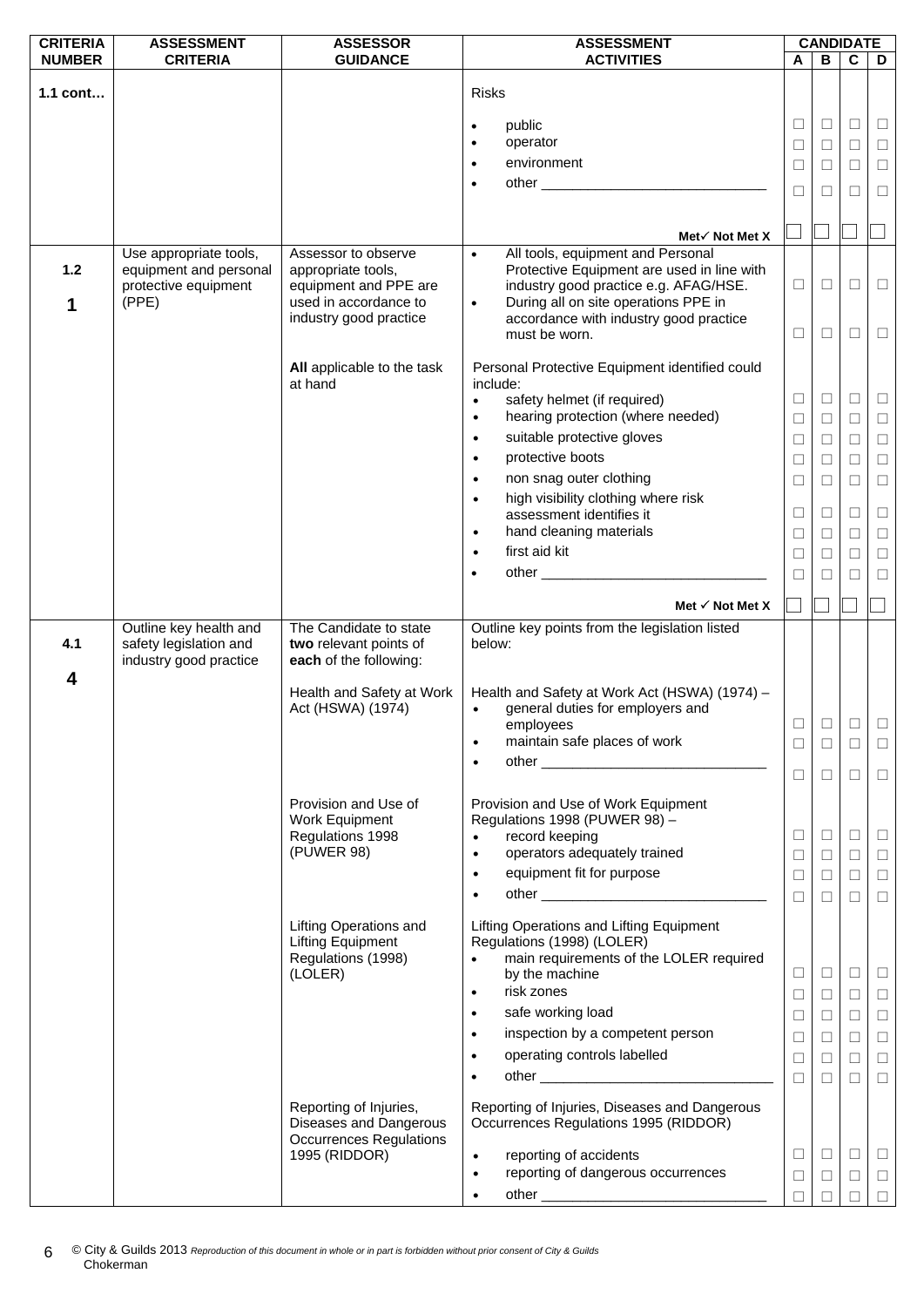| <b>CRITERIA</b> | <b>ASSESSMENT</b>     | <b>ASSESSOR</b>                                                            | <b>ASSESSMENT</b>                                                                                                                                                                                                                           |             | <b>CANDIDATE</b> |             |        |
|-----------------|-----------------------|----------------------------------------------------------------------------|---------------------------------------------------------------------------------------------------------------------------------------------------------------------------------------------------------------------------------------------|-------------|------------------|-------------|--------|
| <b>NUMBER</b>   | <b>CRITERIA</b>       | <b>GUIDANCE</b>                                                            | <b>ACTIVITIES</b>                                                                                                                                                                                                                           | A           | B                | $\mathbf c$ | D      |
|                 |                       | Working at Heights                                                         | Working at Heights                                                                                                                                                                                                                          |             |                  |             |        |
| 4.1 cont        |                       |                                                                            | adequate precautions taken for safe<br>$\bullet$                                                                                                                                                                                            |             |                  |             |        |
|                 |                       |                                                                            | working procedures                                                                                                                                                                                                                          | Ц           | $\Box$           | $\Box$      | $\Box$ |
|                 |                       |                                                                            | any height constitutes working at heights<br>$\bullet$                                                                                                                                                                                      | $\Box$      | $\Box$           | $\Box$      | $\Box$ |
|                 |                       |                                                                            | $\bullet$                                                                                                                                                                                                                                   | $\Box$      | $\Box$           | $\Box$      | $\Box$ |
|                 |                       |                                                                            |                                                                                                                                                                                                                                             |             |                  |             |        |
|                 |                       | <b>Control of Substances</b><br>Hazardous to Health<br>(COSHH) Regulations | Control of Substances Hazardous to Health<br>(COSHH) Regulations (2002)                                                                                                                                                                     |             |                  |             |        |
|                 |                       | (2002)                                                                     | correct PPE to be identified<br>$\bullet$                                                                                                                                                                                                   | $\Box$      | $\Box$           | □           | $\Box$ |
|                 |                       |                                                                            | correct storage and application<br>$\bullet$                                                                                                                                                                                                | $\Box$      | □                | □           | $\Box$ |
|                 |                       |                                                                            | disposal<br>$\bullet$                                                                                                                                                                                                                       | $\Box$      | $\Box$           | $\Box$      | $\Box$ |
|                 |                       |                                                                            | $\bullet$                                                                                                                                                                                                                                   | $\Box$      | $\Box$           | $\Box$      | $\Box$ |
|                 |                       |                                                                            |                                                                                                                                                                                                                                             |             |                  |             |        |
|                 |                       | State two sources of<br>industry good practice                             | <b>Industry Good Practice</b>                                                                                                                                                                                                               |             |                  |             |        |
|                 |                       | information                                                                | Arboriculture Forestry Advisory Group<br>$\bullet$<br>(AFAG) information                                                                                                                                                                    |             | $\Box$           | $\Box$      | $\Box$ |
|                 |                       |                                                                            | Health and safety in forestry<br>$\bullet$                                                                                                                                                                                                  | Ц<br>$\Box$ | $\Box$           | $\Box$      | $\Box$ |
|                 |                       |                                                                            | Forest and water guidelines<br>$\bullet$                                                                                                                                                                                                    |             |                  |             |        |
|                 |                       |                                                                            | Operators manual                                                                                                                                                                                                                            | $\Box$      | $\Box$           | $\Box$      | $\Box$ |
|                 |                       |                                                                            | $\bullet$                                                                                                                                                                                                                                   | $\Box$      | $\Box$           | $\Box$      | $\Box$ |
|                 |                       | State two factors of lone<br>working                                       | Lone working                                                                                                                                                                                                                                |             |                  |             |        |
|                 |                       |                                                                            | effective communication system<br>$\bullet$                                                                                                                                                                                                 | $\Box$      | $\Box$           | $\Box$      | $\Box$ |
|                 |                       |                                                                            | fail to safe system<br>$\bullet$                                                                                                                                                                                                            | □           | $\Box$           | □           | $\Box$ |
|                 |                       |                                                                            | reporting in times<br>$\bullet$                                                                                                                                                                                                             | $\Box$      | $\Box$           | $\Box$      | $\Box$ |
|                 |                       | State two procedures to<br>be followed when machine                        | Line contact possible procedures:<br>where possible, drive away to safe area<br>$\bullet$                                                                                                                                                   | □           | $\Box$           | □           | $\Box$ |
|                 |                       | contacts power line                                                        | if safe, stay in machine and contact power<br>$\bullet$                                                                                                                                                                                     |             |                  |             |        |
|                 |                       |                                                                            | company/supervisor                                                                                                                                                                                                                          | □           | $\Box$           | □           | $\Box$ |
|                 |                       |                                                                            | jump from machine, bunny hop as far as<br>$\bullet$                                                                                                                                                                                         |             |                  |             |        |
|                 |                       |                                                                            | possible                                                                                                                                                                                                                                    | □           | $\Box$           | $\Box$      | $\Box$ |
|                 |                       | State four factors<br>regarding working near                               | Power lines<br>designated crossing point (goal posts)<br>$\bullet$ . The set of $\bullet$                                                                                                                                                   | $\Box$      | $\Box$           | $\Box$      |        |
|                 |                       | power lines                                                                | liaison with power companies<br>$\bullet$                                                                                                                                                                                                   |             |                  |             | $\Box$ |
|                 |                       |                                                                            |                                                                                                                                                                                                                                             | $\Box$      | $\Box$           | $\Box$      | $\Box$ |
|                 |                       |                                                                            | site maps<br>$\bullet$                                                                                                                                                                                                                      | $\Box$      | $\Box$           | $\Box$      | $\Box$ |
|                 |                       |                                                                            | <b>AFAG</b><br>$\bullet$                                                                                                                                                                                                                    | □           | □                | $\Box$      | $\Box$ |
|                 |                       |                                                                            | electricity at work<br>$\bullet$                                                                                                                                                                                                            | ⊔           | □                | □           | $\Box$ |
|                 |                       |                                                                            | $\bullet$                                                                                                                                                                                                                                   | □           | П                | □           | $\Box$ |
|                 |                       |                                                                            | Met $\checkmark$ Not Met X                                                                                                                                                                                                                  |             |                  |             |        |
|                 | Describe the types of | The Candidate to state                                                     | Records:                                                                                                                                                                                                                                    |             |                  |             |        |
| 4.4             | records that may be   | two types of record                                                        |                                                                                                                                                                                                                                             |             |                  |             |        |
|                 | required for          | keeping to meet PUWER                                                      | logbook<br>$\bullet$                                                                                                                                                                                                                        | □           | $\Box$           | □           | $\Box$ |
| 4               | management and        |                                                                            | service logbook<br>$\bullet$                                                                                                                                                                                                                | □           | $\Box$           | □           | $\Box$ |
|                 | legislative           |                                                                            | time sheet<br>$\bullet$                                                                                                                                                                                                                     | $\Box$      | $\Box$           | $\Box$      | $\Box$ |
|                 | requirements          |                                                                            | maintenance schedule<br>$\bullet$                                                                                                                                                                                                           | $\Box$      | $\Box$           | □           | $\Box$ |
|                 |                       |                                                                            | other experience and the contract of the contract of the contract of the contract of the contract of the contract of the contract of the contract of the contract of the contract of the contract of the contract of the contr<br>$\bullet$ | ⊔           |                  | □           | $\Box$ |
|                 |                       |                                                                            |                                                                                                                                                                                                                                             |             |                  |             |        |
|                 |                       |                                                                            | Met $\checkmark$ Not Met X                                                                                                                                                                                                                  |             |                  |             |        |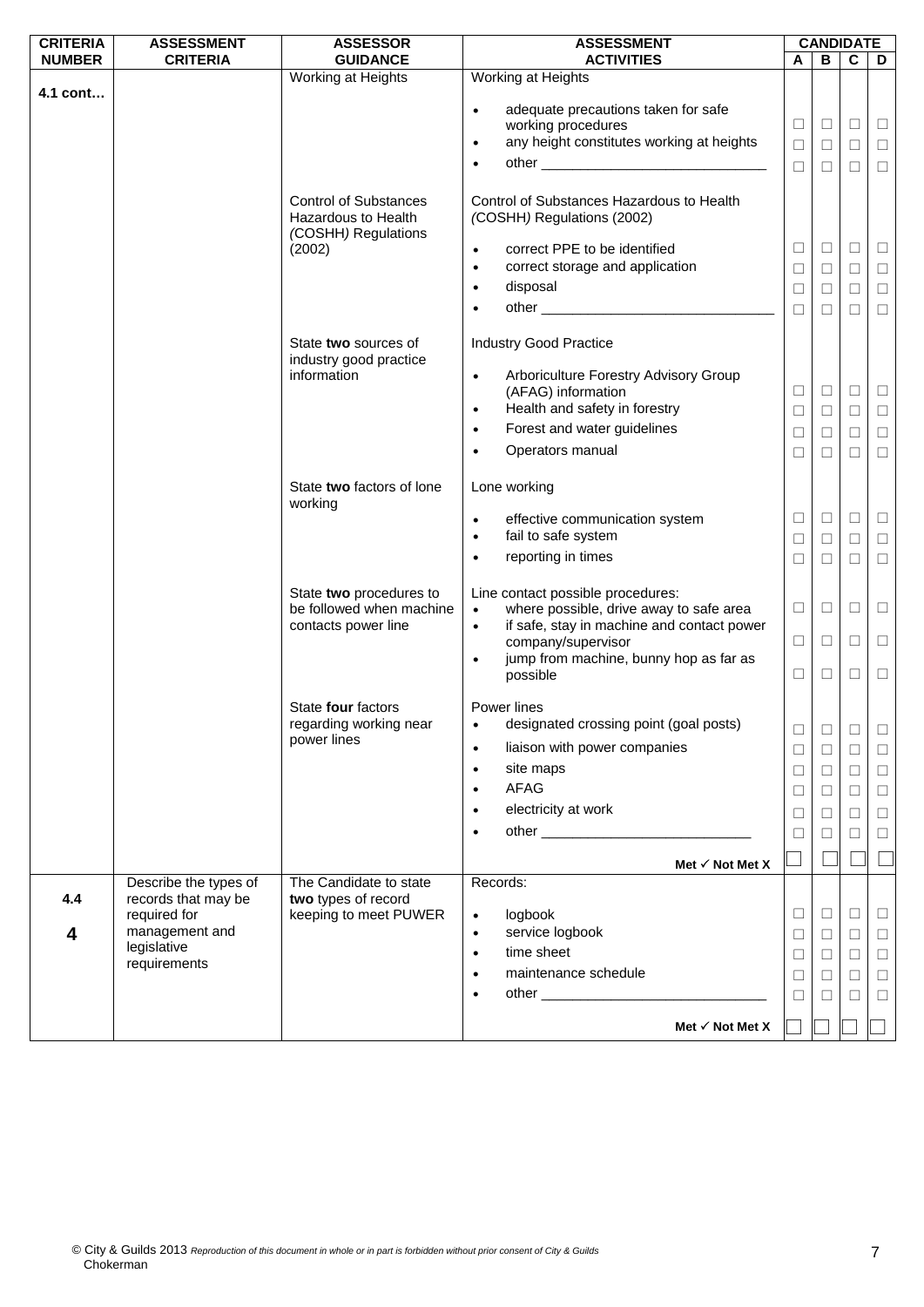| <b>CRITERIA</b>  | <b>ASSESSMENT</b>                    | <b>ASSESSOR</b>                                       | <b>ASSESSMENT</b>                                                     |        |        | <b>CANDIDATE</b> |        |
|------------------|--------------------------------------|-------------------------------------------------------|-----------------------------------------------------------------------|--------|--------|------------------|--------|
| <b>NUMBER</b>    | <b>CRITERIA</b>                      | <b>GUIDANCE</b>                                       | <b>ACTIVITIES</b>                                                     | A      | В      | $\mathbf c$      | D      |
|                  | Carry out pre-start                  |                                                       | Wire ropes                                                            |        |        |                  |        |
| 2.1              | checks and routine<br>maintenance on | <b>MACHINE SPECIFIC and</b><br>according to operators | certificated                                                          | □      | $\Box$ | $\Box$           | $\Box$ |
| $\boldsymbol{2}$ | chokers                              | handbook                                              | $\bullet$<br>appropriate weight rating                                |        |        |                  |        |
|                  |                                      |                                                       | $\bullet$                                                             | □      | $\Box$ | $\Box$           | $\Box$ |
|                  |                                      | <b>All required</b>                                   | inspect and report on condition<br>$\bullet$                          | $\Box$ | $\Box$ | $\Box$           | $\Box$ |
|                  |                                      |                                                       | type/construction<br>$\bullet$                                        | $\Box$ | $\Box$ | $\Box$           | $\Box$ |
|                  |                                      | Assessor to observe                                   | diameter appropriate to task<br>$\bullet$                             | □      | □      | $\Box$           | $\Box$ |
|                  |                                      |                                                       | appropriate and acceptable condition of<br>$\bullet$                  |        |        |                  |        |
|                  |                                      |                                                       | splicing                                                              | $\Box$ | $\Box$ | $\Box$           | $\Box$ |
|                  |                                      |                                                       |                                                                       |        |        |                  |        |
|                  |                                      |                                                       | Chokers                                                               |        |        |                  |        |
|                  |                                      |                                                       | inspected<br>$\bullet$                                                | $\Box$ | $\Box$ | □                | $\Box$ |
|                  |                                      |                                                       | type/construction<br>$\bullet$                                        |        |        |                  |        |
|                  |                                      |                                                       |                                                                       | $\Box$ | $\Box$ | $\Box$           | $\Box$ |
|                  |                                      |                                                       | appropriate to task<br>$\bullet$                                      | □      | □      | $\Box$           | $\Box$ |
|                  |                                      |                                                       | compatibility with carriage<br>$\bullet$                              | $\Box$ | ⊔      | □                | $\Box$ |
|                  |                                      |                                                       | $\bullet$                                                             | $\Box$ | □      | П                | $\Box$ |
|                  |                                      |                                                       |                                                                       |        |        |                  |        |
|                  |                                      |                                                       | Met $\checkmark$ Not Met X                                            |        |        |                  |        |
|                  | Describe how                         | Three causes                                          | Environmental damage may be caused by:                                |        |        |                  |        |
| 4.5              | environmental damage                 |                                                       |                                                                       |        |        |                  |        |
|                  | can be caused and                    |                                                       | incorrect storage of fuel and oil<br>$\bullet$                        | ⊔      | Ц      | Ц                | $\Box$ |
| 4                | minimised                            |                                                       | defective machinery<br>$\bullet$                                      | □      | $\Box$ | $\Box$           | $\Box$ |
|                  |                                      |                                                       | poor work practices<br>$\bullet$                                      | ⊔      | □      | □                | $\Box$ |
|                  |                                      |                                                       | oil and fuel spillages<br>$\bullet$                                   | $\Box$ | $\Box$ | $\Box$           | $\Box$ |
|                  |                                      |                                                       | $\bullet$                                                             |        |        |                  |        |
|                  |                                      |                                                       |                                                                       | $\Box$ | $\Box$ | □                | $\Box$ |
|                  |                                      |                                                       | Environmental damage may be prevented by                              |        |        |                  |        |
|                  |                                      | Three preventions                                     |                                                                       |        |        |                  |        |
|                  |                                      |                                                       | following principles of industry good practice<br>$\bullet$           | $\Box$ | $\Box$ | □                | $\Box$ |
|                  |                                      |                                                       | good housekeeping<br>$\bullet$                                        | $\Box$ | $\Box$ | $\Box$           | $\Box$ |
|                  |                                      |                                                       | appropriately trained operators<br>$\bullet$                          | □      | $\Box$ | $\Box$           | $\Box$ |
|                  |                                      |                                                       | spill kits are available<br>$\bullet$                                 | □      | □      | □                | $\Box$ |
|                  |                                      |                                                       | $\bullet$                                                             |        |        |                  |        |
|                  |                                      |                                                       |                                                                       | □      | □      | □                | $\Box$ |
|                  |                                      |                                                       | Met $\checkmark$ Not Met X                                            |        |        |                  |        |
|                  |                                      |                                                       |                                                                       |        |        |                  |        |
| 4.6              | Describe the correct                 | The Candidate to state<br>one method                  | Disposal of waste from workplace activities may<br>include:           |        |        |                  |        |
|                  | methods for disposing<br>of waste    |                                                       | use of designated waste/recycle bins<br>$\bullet$                     |        |        |                  |        |
| 4                |                                      |                                                       |                                                                       | $\Box$ | $\Box$ | $\Box$           | $\Box$ |
|                  |                                      |                                                       | waste oils placed in approved containers for<br>$\bullet$<br>disposal |        |        |                  |        |
|                  |                                      |                                                       |                                                                       | $\Box$ | ⊔      | $\Box$           | $\Box$ |
|                  |                                      |                                                       | $\bullet$                                                             | $\Box$ | $\Box$ | $\Box$           | $\Box$ |
|                  |                                      |                                                       | Met $\checkmark$ Not Met X                                            |        |        |                  |        |
|                  | Explain the purpose and              | <b>All required</b>                                   | Components to include:                                                |        |        |                  |        |
| 5.1              | comment on condition                 |                                                       |                                                                       |        |        |                  |        |
|                  | of all the rigging                   |                                                       | <b>Strops</b>                                                         |        |        |                  |        |
| 5                | components used in the               |                                                       |                                                                       |        |        |                  |        |
|                  | operation                            |                                                       | appropriate weight rating<br>$\bullet$<br>correct length<br>$\bullet$ | □      | □      | □                | $\Box$ |
|                  |                                      |                                                       |                                                                       | $\Box$ | $\Box$ | $\Box$           | $\Box$ |
|                  |                                      |                                                       | inspected<br>$\bullet$                                                | □      | $\Box$ | $\Box$           | $\Box$ |
|                  |                                      |                                                       | type<br>$\bullet$                                                     | □      | □      | □                | $\Box$ |
|                  |                                      |                                                       | Shackles                                                              |        |        |                  |        |
|                  |                                      |                                                       |                                                                       |        |        |                  |        |
|                  |                                      |                                                       | appropriate weight rating<br>$\bullet$                                | □      | □      | $\Box$           | ш      |
|                  |                                      |                                                       | inspected<br>$\bullet$                                                | □      | □      | $\Box$           | $\Box$ |
|                  |                                      |                                                       | type<br>$\bullet$                                                     | $\Box$ | □      | □                | $\Box$ |
|                  |                                      |                                                       | size<br>$\bullet$                                                     | П      |        | П                | $\Box$ |
|                  |                                      |                                                       |                                                                       |        |        |                  |        |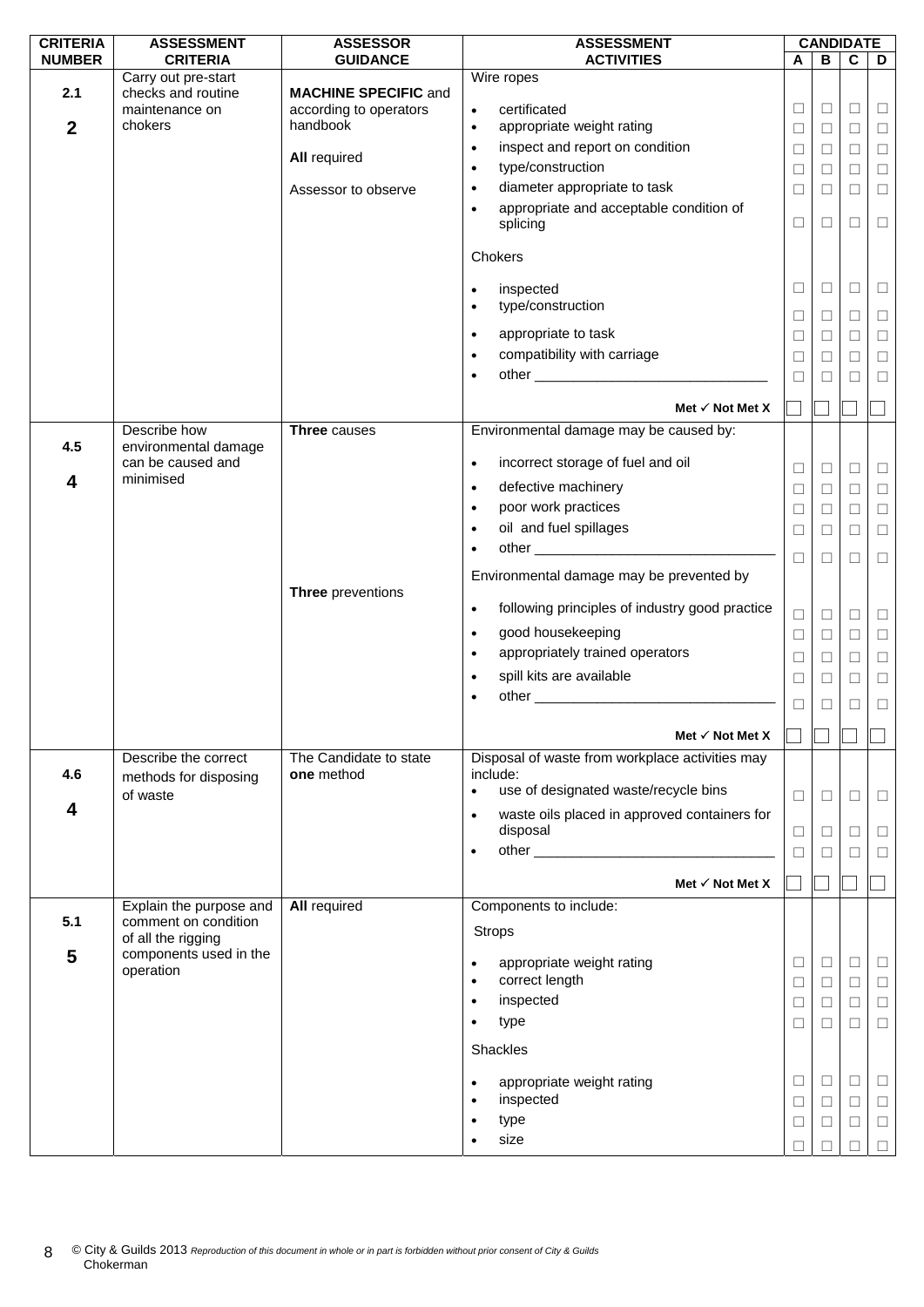| <b>CRITERIA</b> | <b>ASSESSMENT</b> | <b>ASSESSOR</b> | <b>ASSESSMENT</b>                                                |                  | <b>CANDIDATE</b> |                  |                  |
|-----------------|-------------------|-----------------|------------------------------------------------------------------|------------------|------------------|------------------|------------------|
| <b>NUMBER</b>   | <b>CRITERIA</b>   | <b>GUIDANCE</b> | <b>ACTIVITIES</b>                                                | A                | В                | $\mathbf c$      | D                |
| 5.1 cont        |                   |                 | Anchor ropes<br>appropriate weight rating<br>$\bullet$           | $\Box$           | $\Box$           | $\Box$           | $\Box$           |
|                 |                   |                 | correct length<br>$\bullet$                                      | □                | $\Box$           | $\Box$           | $\Box$           |
|                 |                   |                 | inspected<br>$\bullet$                                           | $\Box$           | $\Box$           | $\Box$           | $\Box$           |
|                 |                   |                 | Kuplex ring (if appropriate)                                     |                  |                  |                  |                  |
|                 |                   |                 | appropriate weight rating<br>$\bullet$<br>inspected<br>$\bullet$ | $\Box$<br>$\Box$ | $\Box$<br>$\Box$ | $\Box$<br>$\Box$ | $\Box$<br>$\Box$ |
|                 |                   |                 | type<br>$\bullet$                                                | $\Box$           | $\Box$           | $\Box$           | $\Box$           |
|                 |                   |                 | size<br>$\bullet$                                                | $\Box$           | □                | $\Box$           | $\Box$           |
|                 |                   |                 | Wire Ropes                                                       |                  |                  |                  |                  |
|                 |                   |                 | certificated<br>$\bullet$                                        | $\Box$           | $\Box$           | $\Box$           | $\Box$           |
|                 |                   |                 | appropriate weight rating<br>$\bullet$                           | $\Box$           | $\Box$           | $\Box$           | $\Box$           |
|                 |                   |                 | inspect and report on condition<br>$\bullet$                     | $\Box$           | $\Box$           | $\Box$           | $\Box$           |
|                 |                   |                 | type/construction<br>$\bullet$                                   | $\Box$           | $\Box$           | $\Box$           | $\Box$           |
|                 |                   |                 | diameter appropriate to task<br>$\bullet$                        | $\Box$           | $\Box$           | $\Box$           | $\Box$           |
|                 |                   |                 | Hand winches (where appropriate)                                 |                  |                  |                  |                  |
|                 |                   |                 | appropriately rated<br>$\bullet$<br>inspected<br>$\bullet$       | $\Box$<br>$\Box$ | $\Box$<br>$\Box$ | $\Box$<br>$\Box$ | $\Box$<br>$\Box$ |
|                 |                   |                 | type<br>$\bullet$                                                | $\Box$           | $\Box$           | $\Box$           | $\Box$           |
|                 |                   |                 | size<br>$\bullet$                                                | $\Box$           | $\Box$           | $\Box$           | $\Box$           |
|                 |                   |                 | shear pin<br>$\bullet$                                           | $\Box$           | Ц                | $\Box$           | $\Box$           |
|                 |                   |                 | handle<br>$\bullet$                                              | $\Box$           | $\Box$           | $\Box$           | $\Box$           |
|                 |                   |                 | $\bullet$                                                        | $\Box$           | $\Box$           | $\Box$           | $\Box$           |
|                 |                   |                 | Pulleys                                                          |                  |                  |                  |                  |
|                 |                   |                 | appropriate weight rating<br>$\bullet$                           | ⊔                | $\Box$           | $\Box$           | $\Box$           |
|                 |                   |                 | inspected<br>$\bullet$<br>type<br>٠                              | $\Box$<br>$\Box$ | $\Box$<br>$\Box$ | $\Box$<br>$\Box$ | $\Box$<br>$\Box$ |
|                 |                   |                 | size<br>$\bullet$                                                | $\Box$           | $\Box$           | $\Box$           | $\Box$           |
|                 |                   |                 | certificated<br>$\bullet$                                        | $\Box$           | $\Box$           | $\Box$           | $\Box$           |
|                 |                   |                 | Carriage                                                         |                  |                  |                  |                  |
|                 |                   |                 | appropriate weight rating<br>$\bullet$                           | $\Box$           | $\Box$           | $\Box$           | $\Box$           |
|                 |                   |                 | inspected<br>$\bullet$<br>type<br>$\bullet$                      | $\Box$<br>$\Box$ | $\Box$<br>$\Box$ | $\Box$<br>$\Box$ | $\Box$<br>$\Box$ |
|                 |                   |                 | size<br>$\bullet$                                                | $\Box$           | $\Box$           | $\Box$           | $\Box$           |
|                 |                   |                 | locking/braking device (if fitted)<br>$\bullet$                  | ⊔                | ⊔                | $\Box$           | $\Box$           |
|                 |                   |                 | Correct end termination                                          |                  |                  |                  |                  |
|                 |                   |                 | clamps/clips<br>$\bullet$                                        | ⊔                | $\Box$           | $\Box$           | $\Box$           |
|                 |                   |                 | snap link set<br>$\bullet$                                       | $\Box$           | $\Box$           | $\Box$           | $\Box$           |
|                 |                   |                 | $\bullet$                                                        | $\Box$           | $\Box$           | $\Box$           | $\Box$           |
|                 |                   |                 | Supports                                                         |                  |                  |                  |                  |
|                 |                   |                 | appropriate weight rating<br>$\bullet$<br>inspected<br>$\bullet$ | $\Box$<br>$\Box$ | $\Box$<br>$\Box$ | $\Box$<br>$\Box$ | $\Box$<br>$\Box$ |
|                 |                   |                 | type<br>$\bullet$                                                | ⊔                | $\Box$           | $\Box$           | $\Box$           |
|                 |                   |                 | size<br>$\bullet$                                                | $\Box$           | $\Box$           | $\Box$           | $\Box$           |
|                 |                   |                 | compatibility with carriage<br>$\bullet$                         | $\Box$           | ⊔                | $\Box$           | $\Box$           |
|                 |                   |                 | $\bullet$                                                        | $\Box$           | $\Box$           | $\Box$           | $\Box$           |
|                 |                   |                 | Met $\checkmark$ Not Met X                                       |                  |                  |                  |                  |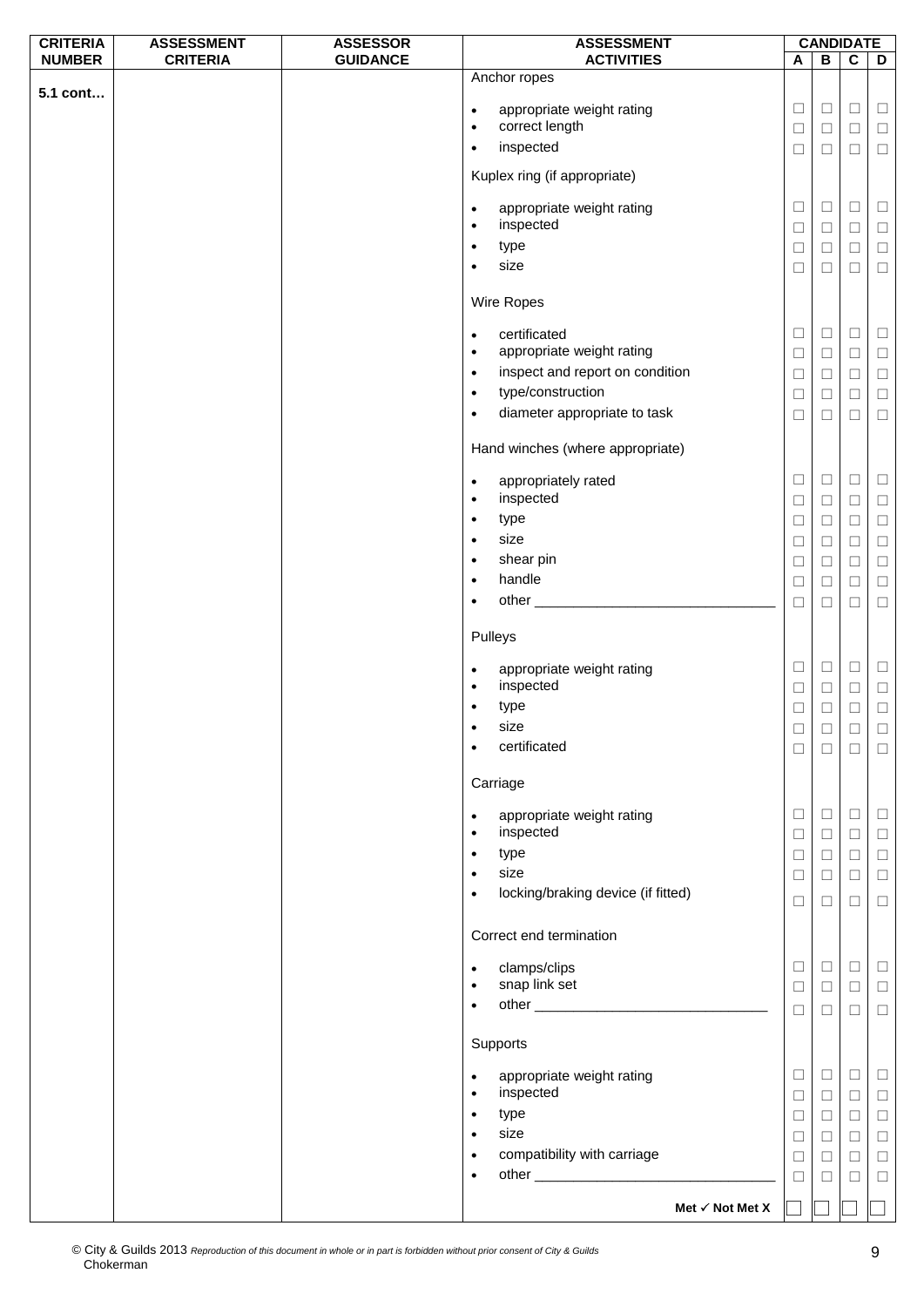| <b>CRITERIA</b><br><b>ASSESSMENT</b><br><b>ASSESSOR</b><br><b>ASSESSMENT</b>                                                          |        |        | <b>CANDIDATE</b> |        |
|---------------------------------------------------------------------------------------------------------------------------------------|--------|--------|------------------|--------|
| <b>NUMBER</b><br><b>CRITERIA</b><br><b>GUIDANCE</b><br><b>ACTIVITIES</b>                                                              | A      | B      | $\mathbf c$      | D      |
| The site can be clear fell<br>Site survey to include identifying<br>Carry out site survey on<br>2.2<br>assessment site<br>or thinning |        |        |                  |        |
| a straight rack<br>$\bullet$                                                                                                          | Ш      | ⊔      | Ш                | $\Box$ |
| $\boldsymbol{2}$<br>suitable supports (if applicable)<br>$\bullet$                                                                    | $\Box$ | $\Box$ | $\Box$           | $\Box$ |
| suitable anchors<br>$\bullet$                                                                                                         | □      | $\Box$ | $\Box$           | $\Box$ |
| overhead hazards<br>$\bullet$                                                                                                         | □      | □      | □                | $\Box$ |
|                                                                                                                                       |        |        |                  |        |
| Met $\checkmark$ Not Met X                                                                                                            |        |        |                  |        |
| State the factors to be<br><b>All required</b><br>Factors may include:                                                                |        |        |                  |        |
| 5.2<br>taken in to account                                                                                                            |        |        |                  |        |
| when setting up a cable<br>uphill<br>$\bullet$<br>crane on different site<br>downhill                                                 | $\Box$ | $\Box$ | □                | $\Box$ |
| 5<br>$\bullet$<br>types                                                                                                               | □      | $\Box$ | $\Box$           | $\Box$ |
| convex<br>$\bullet$                                                                                                                   | □      | □      | $\Box$           | $\Box$ |
| concave<br>$\bullet$                                                                                                                  | $\Box$ | $\Box$ | $\Box$           | $\Box$ |
| thinning / clear fell<br>$\bullet$                                                                                                    | П      | П      | П                | $\Box$ |
| Met $\checkmark$ Not Met X                                                                                                            |        |        |                  |        |
| One reason<br>steep downhill extraction<br>State the reasons when<br>$\bullet$                                                        | □      | П      | П                | $\Box$ |
| 5.3<br>it would be acceptable<br>topography<br>$\bullet$                                                                              |        | $\Box$ | $\Box$           |        |
| to use off set winching<br>$\bullet$                                                                                                  | $\Box$ |        |                  | $\Box$ |
| 5                                                                                                                                     | □      | □      | П                | $\Box$ |
| Met $\checkmark$ Not Met X                                                                                                            |        |        |                  |        |
| Explain the use of a<br>reduce manual handling<br>$\bullet$                                                                           |        |        |                  |        |
| 5.4<br>straw line                                                                                                                     | $\Box$ | $\Box$ | □                | $\Box$ |
| pulling haul back rope around system<br>$\bullet$                                                                                     | □      | □      | □                | $\Box$ |
| 5                                                                                                                                     |        |        |                  |        |
| Met $\checkmark$ Not Met X                                                                                                            |        |        |                  |        |
| Rig straw line<br>identify route of haul back rope<br>$\bullet$                                                                       | $\Box$ | П      | П                | $\Box$ |
| 3.1<br>install strops and pulley blocks correctly<br>$\bullet$                                                                        |        |        |                  |        |
| Assessor to observe<br>using tie backs where necessary<br>3                                                                           | □      | □      | □                | $\Box$ |
| thread the straw line around system<br>$\bullet$                                                                                      | $\Box$ | $\Box$ | $\Box$           | $\Box$ |
| pull haul back line around the system<br>$\bullet$                                                                                    | $\Box$ | $\Box$ | $\Box$           | $\Box$ |
| stow straw line correctly<br>$\bullet$                                                                                                | □      | □      | □                | $\Box$ |
|                                                                                                                                       |        |        |                  |        |
| Met $\checkmark$ Not Met X                                                                                                            |        |        |                  |        |
| Suitable tree selected                                                                                                                |        |        |                  |        |
| 5.5<br>Explain how to rig the<br>in line with the tower<br>tail spar tree<br>$\bullet$                                                | $\Box$ | $\Box$ | $\Box$           | $\Box$ |
| suitable height<br>5<br>$\bullet$                                                                                                     | □      | $\Box$ | $\Box$           | $\Box$ |
| suitable girth<br>$\bullet$                                                                                                           | $\Box$ | $\Box$ | $\Box$           | $\Box$ |
| adequate root system<br>$\bullet$                                                                                                     |        |        |                  |        |
| suitable back anchor points available<br>$\bullet$                                                                                    | Ш      | $\Box$ | $\Box$           | $\Box$ |
| 3.2<br>Rig tail spar tree                                                                                                             | П      | $\Box$ | П                | $\Box$ |
| 3<br>Equipment required<br>Range of equipment used                                                                                    |        |        |                  |        |
| for rigging is at the                                                                                                                 |        |        |                  |        |
| assessor discretion<br>strops<br>$\bullet$                                                                                            | $\Box$ | $\Box$ | $\Box$           | $\Box$ |
| kuplex rings<br>$\bullet$                                                                                                             | □      | $\Box$ | $\Box$           | $\Box$ |
| shackles<br>$\bullet$                                                                                                                 |        |        |                  |        |
| $\bullet$                                                                                                                             | $\Box$ | $\Box$ | $\Box$           | $\Box$ |
| back anchor ropes<br>$\bullet$                                                                                                        | $\Box$ | $\Box$ | $\Box$           | $\Box$ |
| anchoring system<br>$\bullet$                                                                                                         | $\Box$ | $\Box$ | □                | $\Box$ |
| Access equipment                                                                                                                      |        |        |                  |        |
| ladder<br>$\bullet$                                                                                                                   | Ш      | Ц      | Ц                | $\Box$ |
| climbing spikes<br>$\bullet$                                                                                                          | $\Box$ | $\Box$ | $\Box$           | $\Box$ |
|                                                                                                                                       |        |        |                  | $\Box$ |
| rope and harness<br>$\bullet$                                                                                                         | $\Box$ | □      | □                |        |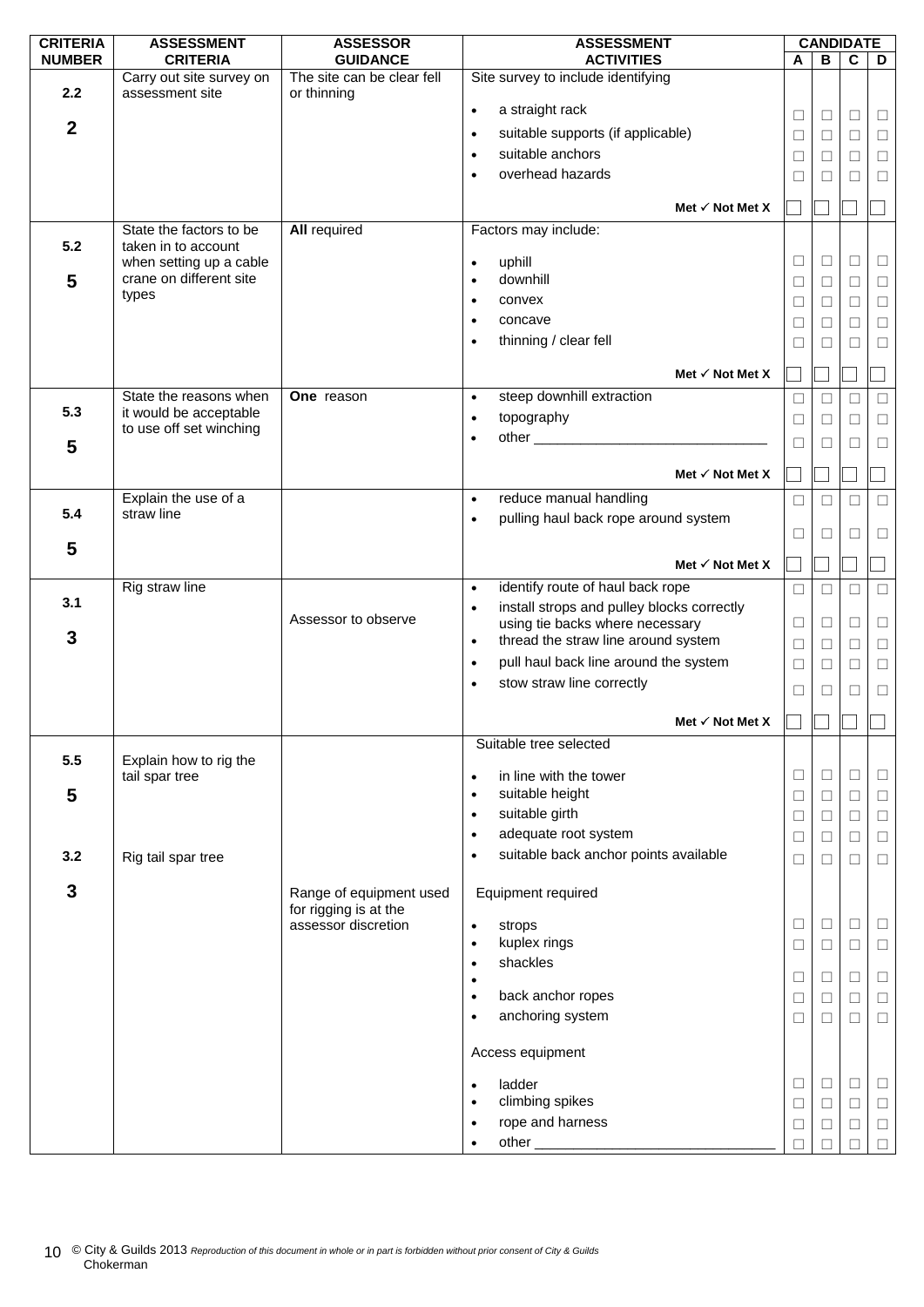| <b>CRITERIA</b> | <b>ASSESSMENT</b>                                | <b>ASSESSOR</b>                                                            | <b>ASSESSMENT</b>                                                                                                                                                                                                                                                                                                                       | <b>CANDIDATE</b>                          |                                                          |                                           |                                                          |
|-----------------|--------------------------------------------------|----------------------------------------------------------------------------|-----------------------------------------------------------------------------------------------------------------------------------------------------------------------------------------------------------------------------------------------------------------------------------------------------------------------------------------|-------------------------------------------|----------------------------------------------------------|-------------------------------------------|----------------------------------------------------------|
| <b>NUMBER</b>   | <b>CRITERIA</b>                                  | <b>GUIDANCE</b>                                                            | <b>ACTIVITIES</b>                                                                                                                                                                                                                                                                                                                       | A                                         | $\, {\bf B}$                                             | $\mathbf c$                               | D                                                        |
| 5.5<br>5        |                                                  | In front or behind spar tree<br>to be explained                            | Rigging layout<br><b>Skyline</b><br>in front of spar tree<br>behind spar tree<br>$\bullet$                                                                                                                                                                                                                                              | $\Box$<br>$\Box$                          | $\Box$<br>$\Box$                                         | $\Box$<br>□                               | $\Box$<br>$\Box$                                         |
| 3.2             |                                                  |                                                                            | <b>OR</b>                                                                                                                                                                                                                                                                                                                               |                                           |                                                          |                                           |                                                          |
| 3<br>Cont       |                                                  |                                                                            | <b>High lead</b><br>in front                                                                                                                                                                                                                                                                                                            | □                                         | $\Box$                                                   | П                                         | □                                                        |
|                 |                                                  |                                                                            | Met $\checkmark$ Not Met X                                                                                                                                                                                                                                                                                                              |                                           |                                                          |                                           |                                                          |
|                 | Describe how to rig an                           | <b>All required</b>                                                        | Material selected                                                                                                                                                                                                                                                                                                                       |                                           |                                                          |                                           |                                                          |
| 5.6<br>5        | artificial spar system<br>and artificial support |                                                                            | suitable legs of adequate length and<br>$\bullet$<br>diameter<br>suitable connectors (cap or diagonal<br>$\bullet$<br>lashing)<br>suitable length of back anchor rope<br>$\bullet$<br>suitable anchor(s) selected and attached<br>$\bullet$<br>adequate footings selected<br>$\bullet$<br>small pole selected to gain height of support | $\Box$<br>$\Box$<br>□<br>$\Box$<br>$\Box$ | $\Box$<br>$\Box$<br>$\Box$<br>$\Box$<br>$\Box$           | $\Box$<br>□<br>П<br>$\Box$<br>П           | $\Box$<br>$\Box$<br>$\Box$<br>$\Box$<br>$\Box$           |
|                 |                                                  |                                                                            | $\bullet$<br>legs                                                                                                                                                                                                                                                                                                                       | $\Box$                                    | $\Box$                                                   | □                                         | $\Box$                                                   |
|                 |                                                  |                                                                            | support legs rigged for the system selected<br>$\bullet$                                                                                                                                                                                                                                                                                | $\Box$                                    | $\Box$                                                   | $\Box$                                    | $\Box$                                                   |
|                 |                                                  |                                                                            | running ropes through pulleys<br>$\bullet$                                                                                                                                                                                                                                                                                              | □                                         | $\Box$                                                   |                                           | $\Box$                                                   |
|                 |                                                  |                                                                            | fixed rope through hanger or snatch block<br>$\bullet$                                                                                                                                                                                                                                                                                  | $\Box$                                    | $\Box$                                                   | П                                         | $\Box$                                                   |
|                 |                                                  |                                                                            | correct angle of legs achieved<br>$\bullet$<br>legs raised to the appropriate angle using an                                                                                                                                                                                                                                            | $\Box$                                    | $\Box$                                                   | □                                         | $\Box$                                                   |
|                 |                                                  |                                                                            | $\bullet$<br>acceptable method                                                                                                                                                                                                                                                                                                          | $\Box$                                    | $\Box$                                                   | ⊔                                         | $\Box$                                                   |
|                 |                                                  |                                                                            | check security of installation<br>$\bullet$                                                                                                                                                                                                                                                                                             | □                                         | □                                                        |                                           | $\Box$                                                   |
|                 |                                                  |                                                                            | Met $\checkmark$ Not Met X                                                                                                                                                                                                                                                                                                              |                                           |                                                          |                                           |                                                          |
|                 | Explain how to install                           |                                                                            | <b>EITHER</b>                                                                                                                                                                                                                                                                                                                           |                                           |                                                          |                                           |                                                          |
| 5.7<br>5        | intermediate supports<br>using standing trees    | Range of equipment<br>described for rigging is at                          | <b>Skyline</b><br>Suitable tree selected                                                                                                                                                                                                                                                                                                |                                           |                                                          |                                           |                                                          |
|                 |                                                  | the assessors discretion<br>M support or single<br>support to be described | equal distance either side of the extraction<br>$\bullet$<br>route<br>preferably in line with each other<br>$\bullet$<br>suitable height<br>$\bullet$<br>suitable girth<br>$\bullet$<br>adequate root system<br>$\bullet$<br>suitable back anchor points available<br>$\bullet$<br>Select suitable equipment                            | $\Box$<br>$\Box$<br>□<br>□<br>□<br>□      | $\Box$<br>$\Box$<br>$\Box$<br>$\Box$<br>$\Box$<br>$\Box$ | $\Box$<br>□<br>$\Box$<br>$\Box$<br>□<br>□ | $\Box$<br>$\Box$<br>$\Box$<br>$\Box$<br>$\Box$<br>$\Box$ |
|                 |                                                  |                                                                            | strops<br>$\bullet$<br>kuplex rings<br>$\bullet$<br>shackles<br>$\bullet$<br>back anchor ropes<br>$\bullet$<br>anchoring system<br>$\bullet$<br>pulleys<br>$\bullet$                                                                                                                                                                    | ⊔<br>$\Box$<br>Ш<br>Ц<br>$\Box$<br>П      | $\Box$<br>$\Box$<br>□<br>⊔<br>□<br>П                     | ⊔<br>$\Box$<br>□<br>Ш<br>□                | ⊔<br>$\Box$<br>$\Box$<br>$\Box$<br>$\Box$<br>$\Box$      |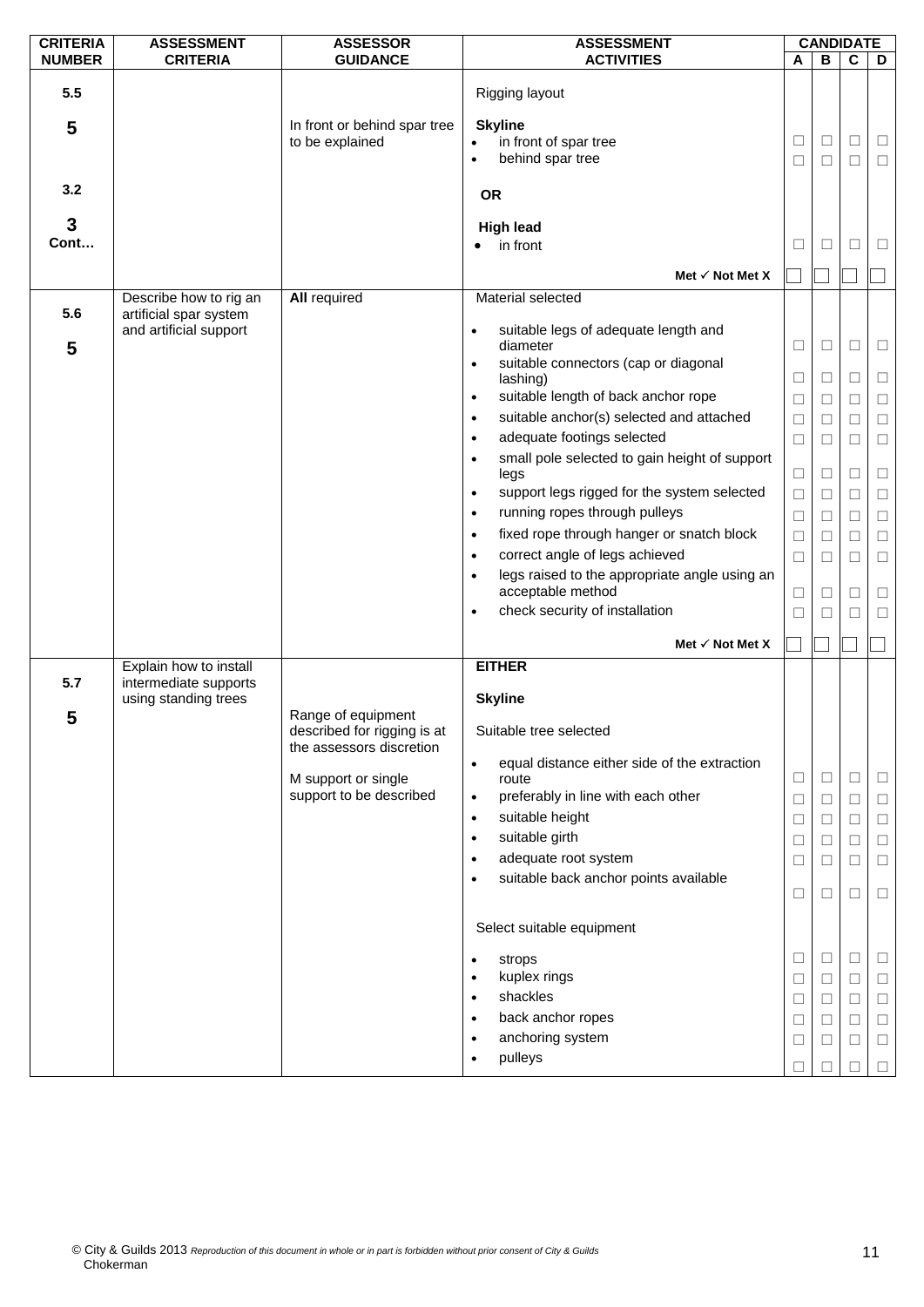| <b>CRITERIA</b> | <b>ASSESSMENT</b>                          | <b>ASSESSOR</b>     | <b>ASSESSMENT</b>                                                              |             | <b>CANDIDATE</b> |              |             |
|-----------------|--------------------------------------------|---------------------|--------------------------------------------------------------------------------|-------------|------------------|--------------|-------------|
| <b>NUMBER</b>   | <b>CRITERIA</b>                            | <b>GUIDANCE</b>     | <b>ACTIVITIES</b>                                                              | A           | B                | $\mathbf c$  | D           |
| 5.7 cont        |                                            |                     | Access equipment                                                               |             |                  |              |             |
|                 |                                            |                     | ladder<br>$\bullet$                                                            | $\Box$      | $\Box$           | ⊔            | Ц           |
|                 |                                            |                     | climbing spikes<br>$\bullet$                                                   | $\Box$      | $\Box$           | $\Box$       | $\Box$      |
|                 |                                            |                     | rope and harness<br>$\bullet$                                                  | $\Box$      | □                | □            | $\Box$      |
|                 |                                            |                     | $\bullet$                                                                      | $\Box$      | $\Box$           | П            | $\Box$      |
|                 |                                            |                     |                                                                                |             |                  |              |             |
|                 |                                            |                     | <b>OR</b>                                                                      |             |                  |              |             |
|                 |                                            |                     | <b>High lead</b>                                                               |             |                  |              |             |
|                 |                                            |                     | Not applicable                                                                 | $\Box$      | $\Box$           | □            | □           |
|                 |                                            |                     | Met $\checkmark$ Not Met X                                                     |             |                  |              |             |
|                 |                                            |                     |                                                                                |             |                  |              |             |
| 4.3             | Explain why it is<br>important to maintain | State One           | Importance of communication could include                                      |             |                  |              |             |
|                 | good communication                         |                     | health and safety<br>$\bullet$                                                 | □           | $\Box$           | □            | $\Box$      |
| 4               | and team work within                       |                     | site planning/co-ordination<br>$\bullet$                                       | □           | $\Box$           | ⊔            | □           |
|                 | the working                                |                     | $\bullet$                                                                      | $\Box$      | □                | □            | $\Box$      |
|                 | environment                                |                     |                                                                                |             |                  |              |             |
|                 |                                            |                     | Met $\checkmark$ Not Met X                                                     |             |                  |              |             |
|                 |                                            |                     |                                                                                |             |                  |              |             |
|                 | Install haul-back line or                  |                     | connect haul back rope to straw line using<br>$\bullet$                        |             |                  |              |             |
| 3.3             | cable                                      |                     | approved method                                                                | □           | $\Box$           | П            | $\Box$      |
|                 |                                            | Assessor to observe | haul back rope winched around system<br>$\bullet$                              | $\Box$      | $\Box$           | $\Box$       | $\Box$      |
| 3               |                                            |                     | straw line disconnected and stored<br>$\bullet$                                | $\Box$      | П                | П            | $\Box$      |
|                 |                                            |                     | Met $\checkmark$ Not Met X                                                     |             |                  |              |             |
|                 | Install skyline                            |                     | <b>EITHER</b>                                                                  |             |                  |              |             |
| 3.4             |                                            |                     |                                                                                |             |                  |              |             |
|                 |                                            | Assessor to observe | <b>Skyline</b>                                                                 |             |                  |              |             |
| 3               |                                            |                     | skyline is connected to haul-back line<br>$\bullet$                            |             |                  |              |             |
|                 |                                            |                     | installed and anchored / terminated                                            | □           | $\Box$           | $\Box$       | $\Box$      |
|                 |                                            |                     | <b>OR</b>                                                                      |             |                  |              |             |
|                 |                                            |                     |                                                                                |             |                  |              |             |
|                 |                                            |                     | <b>High lead</b>                                                               |             |                  |              |             |
|                 |                                            |                     | Not applicable<br>$\bullet$                                                    | □           | $\Box$           | $\mathbf{L}$ | ⊔           |
|                 |                                            |                     | Met $\checkmark$ Not Met X                                                     |             |                  |              |             |
| 3.5             | Install carriage                           | Assessor to observe | <b>EITHER</b>                                                                  |             |                  |              |             |
|                 |                                            |                     | <b>Skyline</b>                                                                 |             |                  |              |             |
| 3               |                                            |                     |                                                                                |             |                  |              |             |
|                 |                                            |                     | carriage installed onto the skyline rope<br>٠<br>security checked<br>$\bullet$ | $\Box$<br>□ | $\Box$<br>$\Box$ | □<br>□       | ⊔<br>$\Box$ |
|                 |                                            |                     | haul in rope threaded through carriage<br>$\bullet$                            | $\Box$      | $\Box$           | П            | $\Box$      |
|                 |                                            |                     | suitable chocker system attached<br>$\bullet$                                  | □           | $\Box$           | □            | $\Box$      |
|                 |                                            |                     | haul back rope attached to carriage<br>$\bullet$                               | □           | □                | □            | $\Box$      |
|                 |                                            |                     | skyline tensioned<br>$\bullet$                                                 | □           | □                | □            | $\Box$      |
|                 |                                            |                     | suitable working height achieved<br>$\bullet$                                  | □           | $\Box$           | $\Box$       | $\Box$      |
|                 |                                            |                     | release mechanism tested<br>$\bullet$                                          | $\Box$      | $\Box$           | □            | $\Box$      |
|                 |                                            |                     | communication system(s) checked<br>$\bullet$                                   |             |                  | □            | $\Box$      |
|                 |                                            |                     | skyline de-tensioned/lowered<br>$\bullet$                                      | □<br>$\Box$ | ⊔                |              | $\Box$      |
|                 |                                            |                     |                                                                                |             |                  |              |             |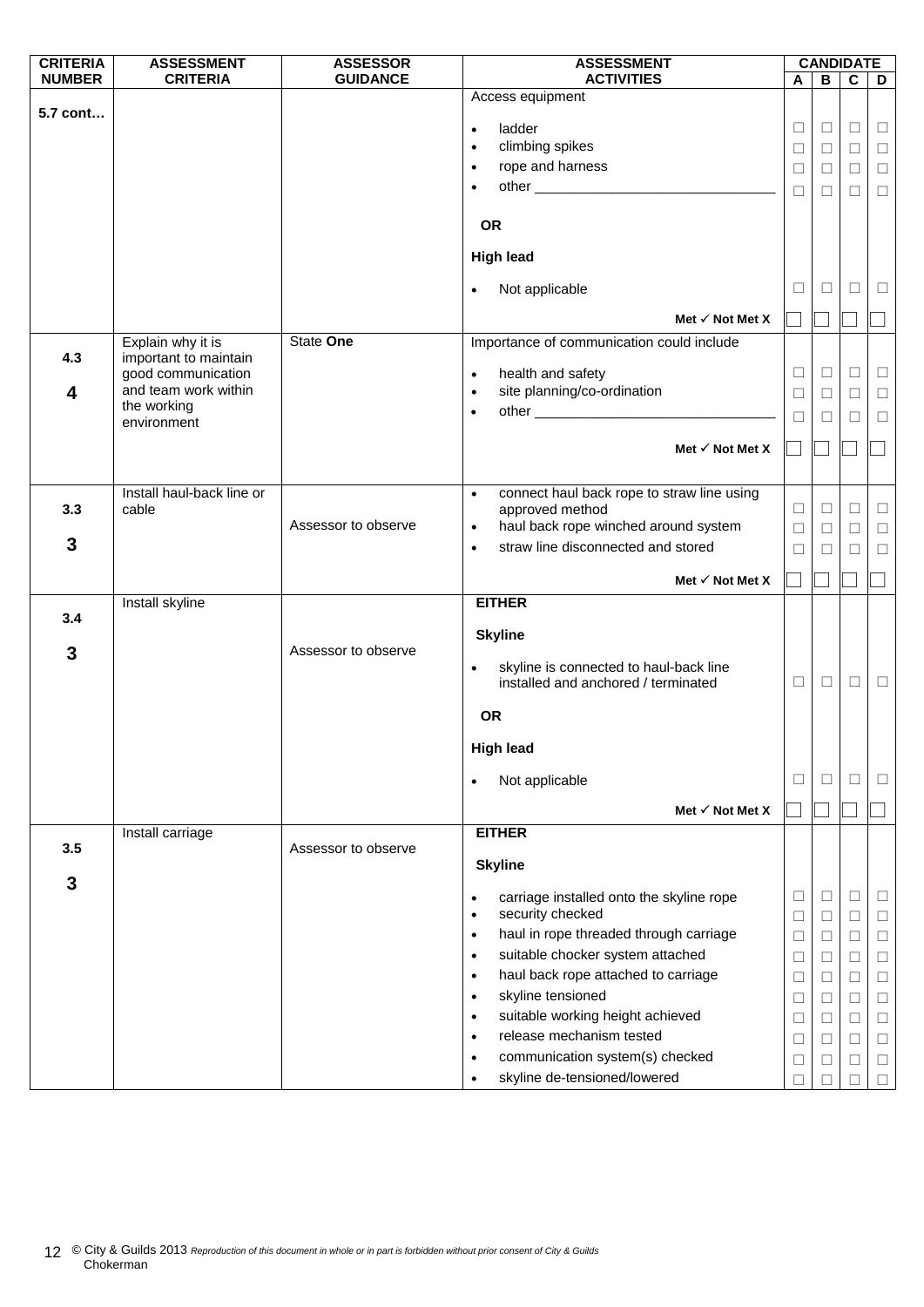| <b>CRITERIA</b> | <b>ASSESSMENT</b>                                | <b>ASSESSOR</b>                                     | <b>ASSESSMENT</b>                                                                                  |        | <b>CANDIDATE</b> |        |        |
|-----------------|--------------------------------------------------|-----------------------------------------------------|----------------------------------------------------------------------------------------------------|--------|------------------|--------|--------|
| <b>NUMBER</b>   | <b>CRITERIA</b>                                  | <b>GUIDANCE</b>                                     | <b>ACTIVITIES</b>                                                                                  | A      | B                | C      | D      |
|                 |                                                  |                                                     | <b>OR</b>                                                                                          |        |                  |        |        |
| $3.5$ cont      |                                                  |                                                     | <b>High lead</b>                                                                                   |        |                  |        |        |
|                 |                                                  |                                                     | carriage installed<br>$\bullet$                                                                    | $\Box$ | ⊔                | $\Box$ | Ц      |
|                 |                                                  |                                                     | security checked<br>$\bullet$                                                                      | $\Box$ | $\Box$           | $\Box$ | $\Box$ |
|                 |                                                  |                                                     | haul in rope threaded through carriage<br>$\bullet$                                                | $\Box$ | $\Box$           | $\Box$ | $\Box$ |
|                 |                                                  |                                                     | suitable chocker system attached<br>$\bullet$                                                      | □      | □                | □      | $\Box$ |
|                 |                                                  |                                                     | haul back rope attached to carriage<br>$\bullet$                                                   | $\Box$ | □                | □      | $\Box$ |
|                 |                                                  |                                                     | suitable working height achieved<br>$\bullet$                                                      | $\Box$ | $\Box$           | $\Box$ | $\Box$ |
|                 |                                                  |                                                     | de-tensioned and lowered<br>$\bullet$                                                              | □      | □                | □      | $\Box$ |
|                 |                                                  |                                                     | Met $\checkmark$ Not Met X                                                                         |        |                  |        |        |
|                 |                                                  |                                                     |                                                                                                    |        |                  |        |        |
| 3.6             | Chokering operations                             | Assessor to observe                                 | the carriage should be halted at the correct<br>$\bullet$<br>position on the command of the choker |        |                  |        |        |
|                 |                                                  | The Candidate will carry                            | person                                                                                             | $\Box$ | $\Box$           | $\Box$ | $\Box$ |
| 3               |                                                  | out a suitable method of<br>chokering, according to | the load should be chokered<br>$\bullet$                                                           | П      | П                | $\Box$ | □      |
|                 |                                                  | site specifications, of one<br>of the following     | The choker person must not operate                                                                 |        |                  |        |        |
|                 |                                                  |                                                     | in the bight of any ropes or cables<br>$\bullet$                                                   | $\Box$ | □                | $\Box$ | □      |
|                 |                                                  | - Sawlogs                                           | stand under any supports<br>$\bullet$                                                              | □      | $\Box$           | □      | □      |
|                 |                                                  | <b>OR</b>                                           | underneath the carriage<br>$\bullet$                                                               | □      | П                | □      | $\Box$ |
|                 |                                                  | short wood<br>$\overline{\phantom{0}}$<br><b>OR</b> |                                                                                                    |        |                  |        |        |
|                 |                                                  | whole tree                                          | the choker person must                                                                             |        |                  |        |        |
|                 |                                                  |                                                     | move to a safe area before communicating<br>$\bullet$                                              |        |                  |        |        |
|                 |                                                  | Candidate to extract<br>sufficient timber to enable | haul in                                                                                            | $\Box$ | $\Box$           | □      | Ц      |
|                 |                                                  | assessor to evaluate the                            | observe load moving to carriage<br>$\bullet$                                                       | $\Box$ | □                | $\Box$ | $\Box$ |
|                 |                                                  | candidate has met the                               | communicate when at carriage<br>$\bullet$                                                          | $\Box$ | □                | $\Box$ | $\Box$ |
|                 |                                                  | criteria                                            | communication when to release brake<br>$\bullet$                                                   | П      | $\mathbf{1}$     | П      | □      |
|                 |                                                  |                                                     | Met $\checkmark$ Not Met X                                                                         |        |                  |        |        |
|                 | Carry out splicing                               | One to be carried out                               | Candidate to carry out                                                                             |        |                  |        |        |
| 3.7             |                                                  | Soft eye                                            | soft eye splice<br>$\bullet$                                                                       | $\Box$ |                  | □      | $\Box$ |
| 3               |                                                  | Modified                                            |                                                                                                    |        |                  |        |        |
|                 |                                                  |                                                     | <b>OR</b>                                                                                          |        |                  |        |        |
|                 |                                                  |                                                     | modified splice<br>$\bullet$                                                                       | $\Box$ | □                | $\Box$ | ⊔      |
|                 |                                                  |                                                     | splice cable<br>$\bullet$                                                                          | $\Box$ | ⊔                | $\Box$ | □      |
|                 |                                                  |                                                     | appropriate hand and eye protection<br>$\bullet$                                                   | □      | $\perp$          | □      | □      |
|                 |                                                  |                                                     | Met $\checkmark$ Not Met X                                                                         |        |                  |        |        |
|                 | Work in a way which                              | Assessor to observe                                 | All activities must be completed in a way<br>$\bullet$                                             |        |                  |        |        |
| 1.3             | maintains health and<br>safety and is consistent |                                                     | which protects the operator and those<br>around them.                                              |        |                  |        |        |
| 1               | with relevant legislation                        |                                                     | Met $\checkmark$ Not Met X                                                                         |        |                  |        |        |
|                 | and industry best<br>practice                    |                                                     |                                                                                                    |        |                  |        |        |
|                 | Carry out work to                                | Assessor to observe                                 | It is ensured that any possible<br>$\bullet$                                                       |        |                  |        |        |
| 1.4             | minimise environmental                           |                                                     | environmental damage is minimised at all                                                           |        |                  |        |        |
|                 | damage                                           |                                                     | times during on site operations                                                                    |        |                  |        |        |
| 1               |                                                  |                                                     | Met $\checkmark$ Not Met X                                                                         |        |                  |        |        |